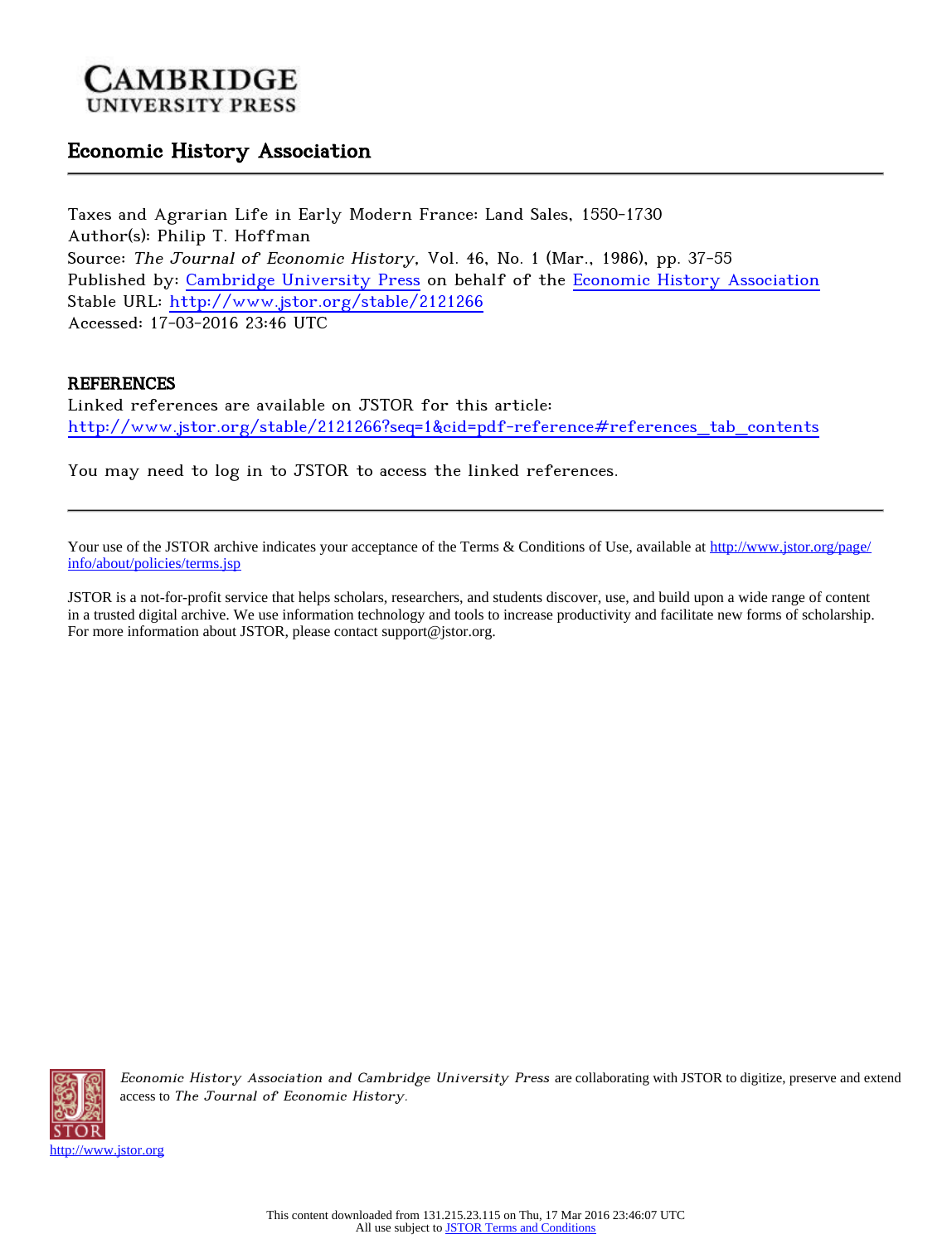# Taxes and Agrarian Life in Early Modern France: Land Sales, 1550–1730

#### PHILIP T. HOFFMAN  $-$

Between 1550 and 1730, privileged investors in France--nobles, officers, and wealthy merchants—bought up enormous quantities of land from peasants. The transfer of property has attracted considerable attention from historians, but it has never been satisfactorily explained. The paper invokes the tax exemptions the privileged enjoyed to account for the transfer-an explanation that fits both the chronology of the land sales and the identity of the purchasers. The paper then examines how the tax system throttled growth in the agricultural sector.

 SOCIAL historians of early modern Europe have by and large ignored  $\sum$  taxation. The neglect is perhaps understandable: social history itself arose as a revolt against traditional political history and all that it entailed, including the operations of the fisc. Yet taxation had a large effect on the common people of early modern Europe, an effect far beyond the seizure of coins from their pockets. Those who were supposed to pay taxes strove to escape the fiscal burden, and people caught in the tax collector's grip sought to manipulate the system. When the Muscovite government imposed a household tax in the seventeenth century, for example, families "doubled up to cut their taxes." The result, one historian claims, was the birth of the extended family in Russia. In sixteenth-century France the taxes levied on Parisian meat and livestock drove butchers, consumers, and livestock dealers to trade in towns outside the capital; and Parisian students worked their way through school by placing their personal exemptions from wine taxes at the service of vineyard owners.<sup>1</sup> Moreover, the structure of taxation can inform broader issues, such as the shape of social stratification, the persistence of communal property rights, and the causes of economic stagnation. By ignoring taxes, then, the social historian overlooks their direct impact and blinds himself to a major influence on society.

 One such influence was the great wave of land sales in France. From approximately 1550 to the early 1700s nearly every region of the kingdom saw merchants, lawyers, royal officials, and noblemen buy up

<sup>1</sup> Richard Hellie, Slavery in Russia, 1450–1725 (Chicago, 1982), pp. 413, 419, 705–6; Martin Wolfe, The Fiscal System of Renaissance France (New Haven, 1972), pp. 318, 323.

Journal of Economic History, Vol. XLVI, No. 1 (March 1986). © The Economic History Association. All rights reserved. ISSN 0022-0507.

The author is Associate Professor of History and Social Science at the California Institute of Technology, Pasadena, California 91125. He wishes to thank the following individuals for their suggestions and criticisms of earlier drafts of this paper: Philip Benedict, John Benton, James Collins, Lance Davis, Jonathan Dewald, Jack Goldstone, Donald McCloskey, Kathryn Norberg, James C. Riley, Hilton Root, and Ken Sokoloff.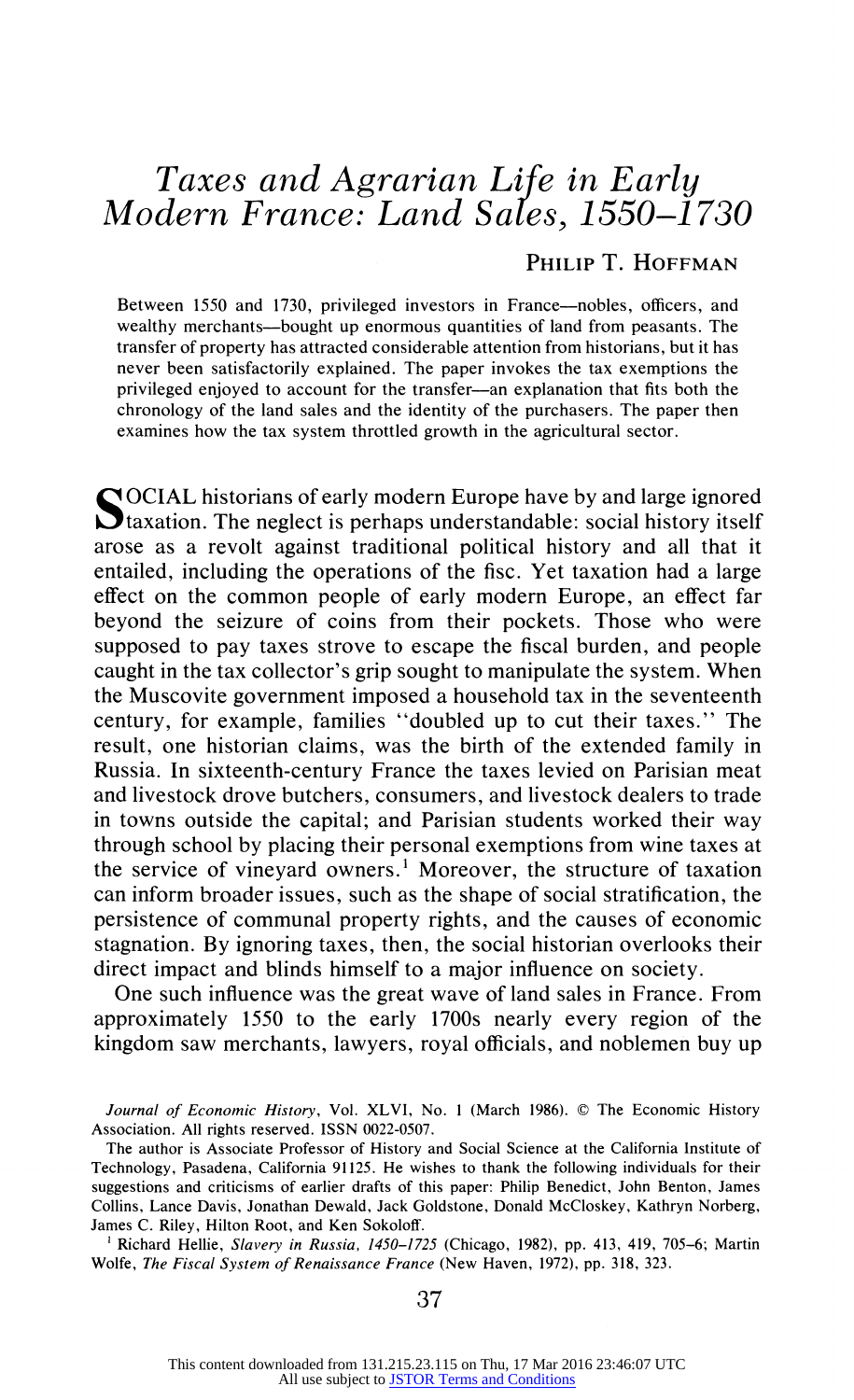land from debt-ridden peasants, either by purchasing the peasants' fields outright or by foreclosing on mortgages. The records of the great exchange fill page after page of notarial registers, and it was obvious enough to have attracted the attention of contemporaries. In Lyon, for instance, the local historian and minor humanist Guillaume Paradin described in 1573 how the city's wealthy merchants and bankers had been buying land from peasants at bargain prices:

The poor *laboureurs*, lacking enough to eat, were constrained to put their lands up for sale at rock bottom prices to rich people, who thereby acquired good lands and vineyards for a morsel of bread. In this way, many have built beautiful farms and villas, constructing their country houses upon the misery of paupers.<sup>2</sup>

 Evidence from Saint-Genis-Laval, a small market town south of Lyon, exemplifies what Paradin observed in the Lyonnais and what his contemporaries observed in other regions of France. In Saint-Genis, peasant land passed into the hands of bourgeois from Lyon; the purchasers from Lyon were the sort of merchants and bankers whom Paradin had in mind.<sup>3</sup> In 1388, citizens of Lyon owned a mere 4.1 percent of the land in Saint-Genis, and in 1493 they owned not much more-only 12.4 percent. But their ownership increased to 33.0 percent by the late seventeenth century-a transfer of close to 300 hectares (Table 1).

 Although they began a bit earlier than in other places, the land sales and the rush to invest in land in Saint-Genis-Laval were in fact symptomatic of what was happening throughout France. In Dauphine, for instance, ecclesiastics and nobles (including noble officeholders) were buying up peasant land. South of Paris, in the community of Avrainville, it was Parisians—chiefly royal officials. They increased their share of the land from 19 percent in 1546 to 57 percent in 1664- 1674. Peasants in Avrainville went from owning 47 percent of the land in 1546 to 20 percent in 1664-1674 and under 17 percent in 1688. In the nearby villages of Antony and Monteclin the story was similar: peasant ownership dropped from 26 and 27 percent in the middle of the sixteenth century to 15 percent or less in the late seventeenth century. The same story can be told of numerous other regions, from Picardy in the north to Languedoc in the south, and from Burgundy in the east to the Gatine Poitevine in the west. Nearly everywhere, the French peasant, who had

<sup>3</sup> It should be stressed that urbanites were not the only outside buyers in Saint-Genis-Laval. Nor were all the purchasers of peasant land wealthy.

<sup>&</sup>lt;sup>2</sup> Quoted Richard Gascon, Grand commerce et vie urbaine au XVIe siècle: Lyon et ses marchands, 2 vols. (Paris, 1971), vol. 2, p. 841. For additional instances of contemporary complaint, see Archives municipales de Bourg-en-Bresse (Ain), AA 11; and Llewain Scott Van Doren, "War Taxation, Institutional Change, and Social Conflict in Provincial France-The Royal Taille in Dauphin6, 1494-1559," Proceedings of the American Philosophical Society, 121 (1977), p. 84.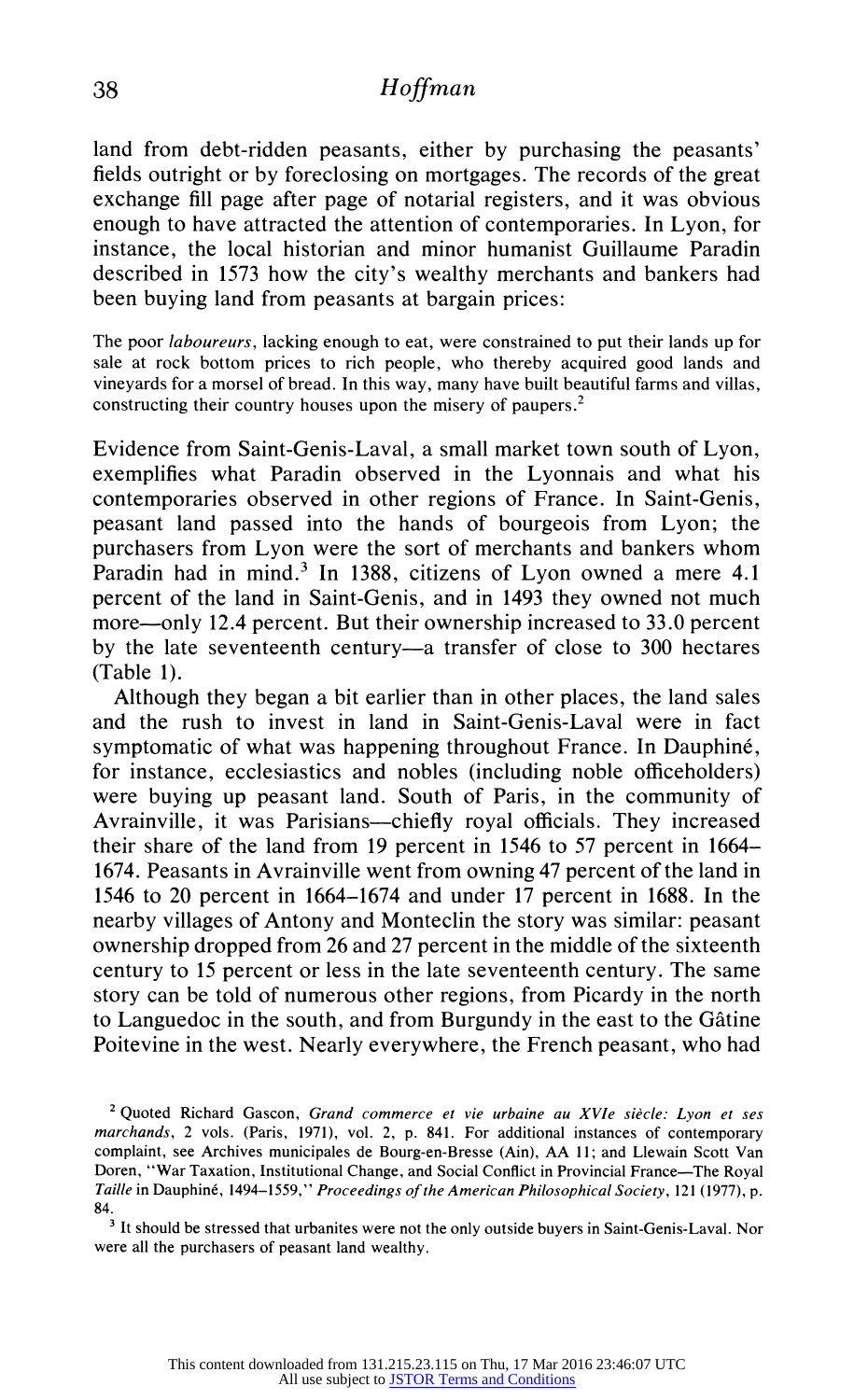| Date      | Hectares<br>Owned | Percent of Total<br>Land in Saint-Genis |
|-----------|-------------------|-----------------------------------------|
| 1388      | 54                | 4.2                                     |
| 1493      | 160.44            | 12.4                                    |
| 1517-1518 | 265.11            | 20.5                                    |
| 1687      | $\ast$            | 33.0                                    |
| 1787      | $\ast$            | 25.0                                    |

 TABLE 1 PERCENT OF LAND IN SAINT-GENIS-LAVAL OWNED BY RESIDENTS OF LYON

\* not available

Source and Note: Archives municipales de Lyon, CC 49-50; Marie Thérèse Lorcin, Les campagnes de la région lyonnaise aux XIVe et XVe siècles (Lyon, 1974), pp. 382, 395; Georges Durand, Vin, vigne, et vignerons en lyonnais et beaujolais (Lyon-Paris, 1979), p. 439.

 Figures for 1388, 1493, and 1517-1518 were taken from Lyon tax records, which give the area of holdings belonging to residents of Lyon. For 1687 and 1787, I had to rely upon *terriers*, as reported in Durand. The *terriers* concern only land that was subject to the seignior-a major portion of the community but not all of it. Hence, acreage totals for the *terriers* are not directly comparable to the earlier area totals. The figures for 1493 and 1517 differ slightly from those given in Lorcin, p. 395 (135 hectares in 1493), and Richard Gascon, Grand commerce et vie urbaine au XVIe siecle, 2 vols. (Paris, 1971), vol. 2, p. 818 (200 hectares in 1517-1518). The differences may result from their having excluded pasture land from their totals.

 emerged from the Middle Ages in a relatively strong position, with effective ownership of large amounts of land, found himself falling into debt and selling his property to merchants, royal officers, and nobles.<sup>4</sup>

 Marc Bloch called the influx of money into land "the most decisive event in French social history," and Fernand Braudel made it figure prominently in the "defection of the bourgeoisie," whereby early modern merchants abandoned commerce in favor of land, offices, and the trappings of nobility. Emmanuel Le Roy Ladurie described the land transfer as changing "completely the structure of villages, of land holding, and of rural society." The land sales, he and others argued, undermined the independence the French peasantry had achieved at the end of the Middle Ages and helped create a dominant class of noble and upper bourgeois landlords. The landlords consolidated their holdings, and although the consolidation and the concomitant losses by small

 4 Bernard Bligny, ed., Histoire du Dauphine (Toulouse, 1973), pp. 196-98, 206-9, 242-48; Van Doren, "War Taxation," pp. 70-96; Jean Jacquart, La crise rurale en Ile-de-France, 1550-1670 (Paris, 1974), pp. 104-34, 724-52; idem, "Immobilisme et catastrophes," in G. Duby and A. Wallon, eds., Histoire de la France rurale, vol. 2 (Paris, 1975), pp. 251-75; Emmanuel Le Roy Ladurie, "De la crise ultime à la vraie croissance," in Duby and Wallon, *Histoire*, vol. 2, pp. 424– 39; idem, "Les masses profondes: la paysannerie," in E. Labrousse and F. Braudel, eds., Histoire économique et sociale de la France, 4 vols. (Paris, 1970-82), vol. 1, pt. 2, pp. 622-32, 786-99; idem, Les paysans de Languedoc, 2 vols. (Paris, 1966), vol. 1, pp. 459, 567-81; Gaston Roupnel, La ville et la campagne au XVIIe siècle: Etude sur les populations des pays dijonnais (Paris, 1922; 2nd ed., 1955); Louis Merle, La métairie et l'évolution agraire de la Gâtine poitevine de la fin du Moyen Age à la Révolution (Paris, 1958); Pierre Deyon, Amiens, capitale provinciale: Etude sur la société urbaine au 17e siècle (Paris, 1967), pp. 323-38. For more on the peasants' effective ownership of land at the end of the Middle Ages, see Marc Bloch, French Rural History: An Essay on its Basic Characteristics, trans. by Janet Sondheimer (Berkeley and Los Angeles, 1970), pp. 106-49; and Robert Brenner, "Agrarian Class Structure and Economic Development in Pre industrial Europe," Past and Present, 70 (1976), pp. 46, 59, 68-72.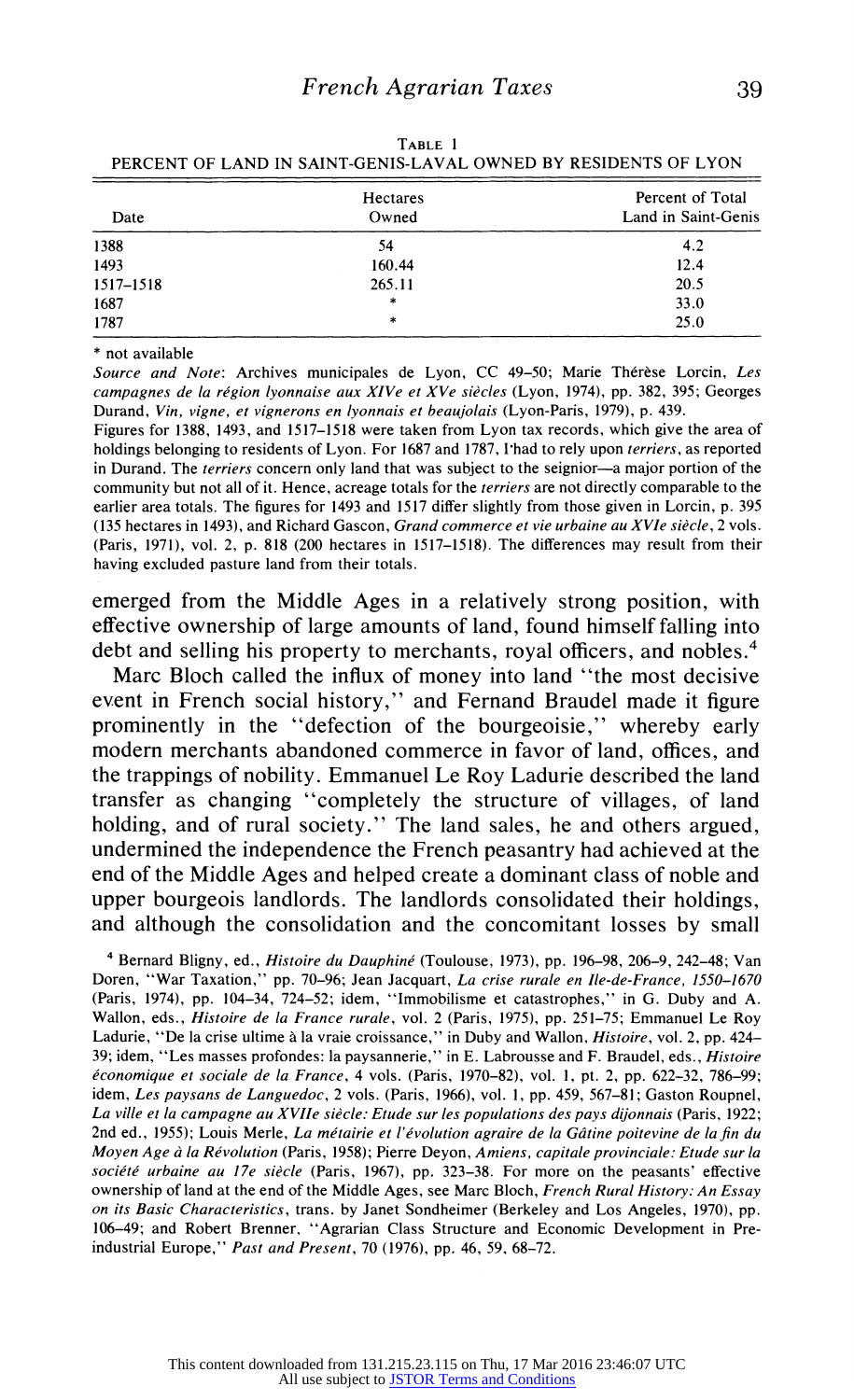peasants were never carried to the extremes of engrossment in England,  $t - t$  did under the face of  $\mathcal{L}$ 

 Historians agree on the chronology of the land sales and on the identity of the buyers. Give or take a decade or two, most would concur with Le Roy Ladurie that "the great epoque of massive peasant expropriation near Lille, Paris, Dijon, Macon, and even Montpellier was . . . the difficult period from 1560 to 1720." Near Paris and Lyon it started rather earlier. Everywhere the land sales accelerated after the middle of the sixteenth century. They ceased about 1730, except perhaps in the region about Toulouse, where land sales may have continued well into the eighteenth century.6 The purchasers were men of privilege: nobles, royal officials (often ennobled or on their way to ennoblement), and wealthy urban lawyers and merchants.<sup>7</sup>

 Yet historians have not devised a satisfactory explanation for the land sales. Indeed, most of the reasons offered fail to account for the chronology or the identity of the purchasers. Often, for example, the transfer of property is explained by the poverty of the peasants. Real though it was, the poverty was merely a symptom, not a cause. We need to know precisely what it was that reduced the peasants to poverty, forcing them to sell their land. Why did they not sell before 1550 or after 1730? The *mauvaise conjoncture*, or unfavorable economic conditions particularly during the "crisis" of the seventeenth century, seems equally vacuous as an explanation. If mauvaise conjoncture meant reduced profits from farming, why did nobles, officers, and merchants continue to buy farms? It is by no means clear in any case that returns from agriculture did fall during the land sales. Agricultural lease rates, which provide a good index of the expected profits to be derived from farming, actually rose in many parts of France in the first half of the early seventeenth century, when enormous quantities of land were

 5Bloch, French Rural History, p. 125; Fernand Braudel, The Mediterranean and the Mediterra nean World in the Age of Philip II, trans. by Sian Reynolds, 2 vols. (New York, 1972–1973), vol. 2, pp. 725-34; Le Roy Ladurie, "La paysannerie," p. 795. For an argument that tends to downplay the ultimate significance of the land sales, see Brenner, "Agrarian Class Structure," pp. 73-75.

 6 Jacquart, "Immobilisme," pp. 259-75; Le Roy Ladurie, "Vraie croissance," pp. 424-29, 594; idem, "La paysannerie," pp. 622-32, 786-99; Bernard Chevalier, Les bonnes villes de France du XIVe au XVIe siècle (Paris, 1982), pp. 129-49. For the exceptional case of Toulouse, see Le Roy Ladurie, "Vraie croissance," pp. 428-29, 594; and Georges Frêche, Toulouse et la région midi pyrenees au siecle des lumieres (vers 1670-1789) (np, 1974), pp. 164, 187-209, 457-89. The evidence for continued land sales near Toulouse after 1730 is less than conclusive. Freche (whose work Le Roy Ladurie refers to) relies almost exclusively upon tax records from the 1680s or 1690s on the one hand, and from the late eighteenth century on the other, and despite his assertions about greater sales after 1730, such tax records say nothing about the detailed chronology of transfers. After all, the land could have changed hands in the years 1680-1730. Furthermore, the figures Frêche does have for loss of peasant land are often strikingly small.

<sup>7</sup> Jacquart, Ile-de-France, p. 733; idem, "Immobilisme," pp. 259-75; Le Roy Ladurie, "La paysannerie," pp. 786-99; idem, "Vraie croissance," pp. 424-29; Chevalier, Les bonnes villes, pp. 129-49; Georges Huppert, Les Bourgeois Gentilshommes (Chicago, 1977), pp. 39-50.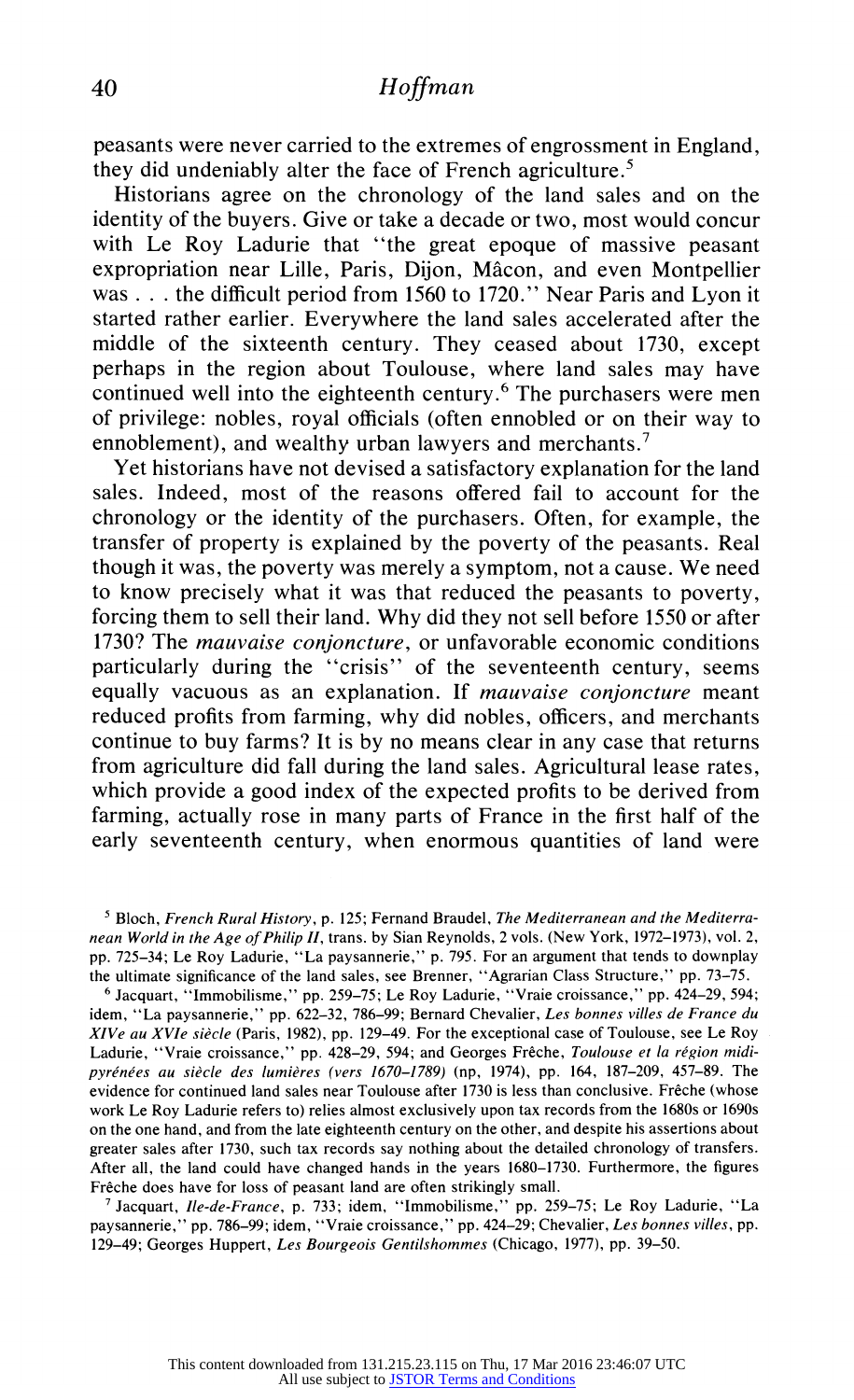changing hands.8 Profits did decline during the crisis years later in the seventeenth century; but we are left without an explanation of the earlier sales.

If on the other hand the *mauvaise conjoncture* means an abnormal succession of crop failures, then we must somehow demonstrate that the fluctuations of agricultural revenues were greater between 1550 and 1730 than in other years. It would be possible to do this (one could imagine a world in which a higher variation in agricultural revenues favored large investors who could spread risks more effectively, and one could test for a higher variance of revenues using tithe or lease records). But the available quantitative evidence suggests that revenues did not vary more than normally between 1550 and 1730. $9$ 

 A related explanation involves population growth and diminishing returns in agriculture. Le Roy Ladurie and others have argued that increases in population fragmented peasant holdings and reduced many farms to such an extent that they were no longer profitable.<sup>10</sup> Left with a pitiful existence on a tiny scrap of land, many a peasant was forced to sell. The problem with this argument is that the land sales continued and even accelerated when the national population was stagnant or falling (in 1628-1638, for example, or during the years around 1700) and in regions that suffered persistent population decline (Ile-de-France, Bur gundy). In such times and places one would presume that the size of farms would stabilize and that peasants would have no reason to sell. But the sales of land continued.<sup>11</sup>

<sup>10</sup> Le Roy Ladurie, *Paysans de Languedoc*, vol. 1, pp. 261–314, 457, 490–91; Jacquart, *Ile-de-*France, pp. 247-53.

<sup>11</sup> For periods and regions of population decline, see Jacques Dupaquier, La population française au XVIIe et XVIIIe siècles (Paris, 1979), pp. 11-13, 38-39, 41. For Ile-de-France and Burgundy, see Jacquart, Ile-de-France, pp. 681-82, 699-701, and Roupnel, La ville et la

 <sup>8</sup> Jacquart, "Immobilisme," pp. 250-52.

<sup>&</sup>lt;sup>9</sup> Three tithe series and one series of farm harvest records from various regions of France suggest that gross revenues were no higher in the years 1550-1730 than before or after. For two of the series the coefficients of variation of gross revenues were in fact lower in 1550-1730 than before or after, and in the other two series, although the coefficients of variation were higher, the differences were so slight that they were not significant, even at the 0.25 probability level. (Here gross revenues are defined as tithe collections times price for the tithe series and harvest times price for the harvest series.) Using deviations from a moving average of gross revenues led to similar results. Gross revenues, of course, are not profits, and tithe records always pose problems. The fluctuations of gross revenues, though, ought to have accounted for most of the variation of profits, and the tithe records used are better than most. They were collected annually in kind, and they come from holdings where the area farmed and the tithe rate did not vary significantly. The source for the three series of tithe records, the series of harvest figures, and the associated grain prices are: Le Roy Ladurie, Paysans de Languedoc, vol. 2, pp. 820-22, 844-48 (prices and tithe of wheat at Béziers, 1587-1757); Hugues Neveux, Vie et déclin d'une structure économique: Les grains du Cambrésis (fin du XIVe-début du XVIIe siècle) (Paris, 1980), pp. 396-99, and Joseph Goy and Emmanuel Le Roy Ladurie, eds., Les fluctuations du produit de la dîme: Conjoncture décimale et domaniale de  $la fin du Moyen Age au XVIIIe siècle$  (Paris, 1972), pp. 58–66 (prices and tithes of wheat and oats at Cambrai, 1401-1633); Réné Baehrel, Une croissance: La basse provence rurale (fin XVIe siècle-1789) (Paris, 1961), p. 554, and Goy and Le Roy Ladurie, Les fluctuations, pp. 245–53 (prices and wheat production figures from the farm of Saint-Louis-de-Casau near Arles, 1621-1786).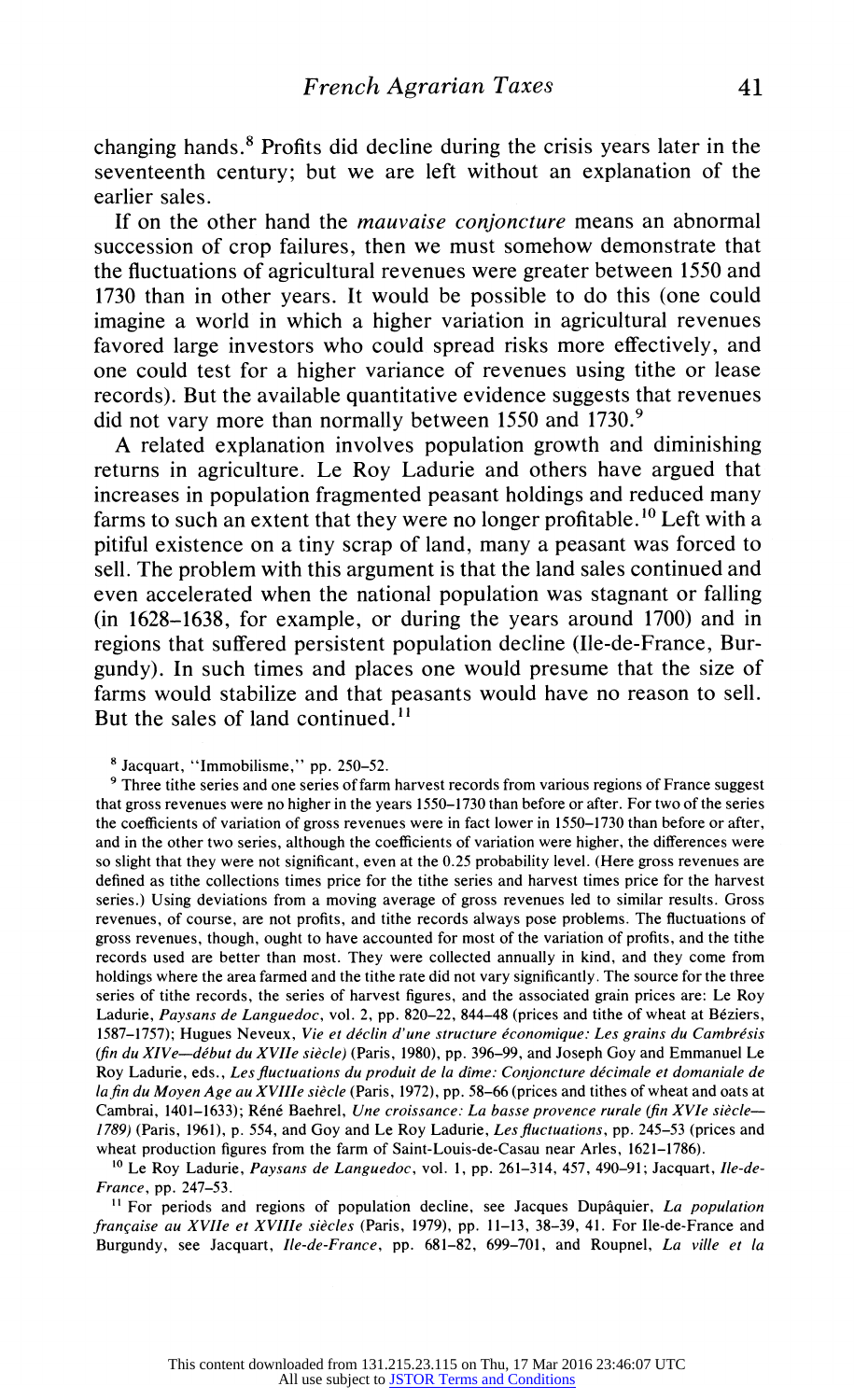And this line of reasoning neglects the strategies that peasants adopted in times of population growth. In the countryside around Lyon, for example, peasants sought work in the city when the population was rising. They married later, limiting the size of families and bringing fragmentation to a halt. They shifted to labor-intensive cultivation, such as viticulture. Since the labor-intensive crops seem to have permitted a profit even on small plots of land, it is not clear that population growth and estate fragmentation (even when they occurred) would have forced peasants to sell.'2 And population growth does not explain why nobles, officers, urban merchants, and other privileged investors predominated among the buyers. The market for land in France was fairly well developed, and peasants could have traded among themselves to avoid excessive fragmentation. Yet it was outsiders who made the over whelming majority of the purchases.

 Similarly, it is not enough to invoke the security and prestige that property ownership conferred to explain the land sales. Owning proper ty undoubtedly fulfilled a variety of nonpecuniary desires, but there is no reason to believe that these became more pronounced after 1550, and less pronounced after 1730. Furthermore the nobles, officers, and privileged bourgeois who bought farm land seemed often more con cerned about profits than one might have supposed. Consider, for example, the illustrious Gadagne family from Lyon. Enormously wealthy, they purchased estates in Saint-Genis-Laval and other parts of the Lyonnais. They were singled out by Marc Bloch as a banking and mercantile family which abandoned trade for the greater status (and eventual ennoblement) that seigniories and rural properties conferred. It is true that the Gadagnes bought seigniories and chateaux, and filled their home in Saint-Genis-Laval with expensive furniture and works of art. Yet they made a great effort to round out their agricultural holdings, as if they were concerned about economies of scale in administration, and they invested considerable money in converting grain fields to more profitable vineyards. To say that the Gadagnes and other officers and merchants among the land buyers were merely aping the older military nobility's taste for chateaux is unsatisfactory. Although they did purchase an occasional chateau, they also bought considerable amounts of peasant land, which carried none of the honor of a seigniory. And they paid too much attention to the business of estate management and

campagne. In the Les paysans de Languedoc, vol. 1, pp. 567-81, Le Roy Ladurie abandons population growth and fragmentation as explanations for purchases of land by urban elites after the mid-seventeenth century. The reason is that by this time the population was declining in Languedoc and fragmentation had ceased. By his logic, though, the sales to elites should have stopped as well.

<sup>&</sup>lt;sup>12</sup> Georges Durand, Vin, vigne, vignerons en lyonnais et beaujolais (Lyon, 1979), pp. 225-50, 363-86, 445-62, 507-10.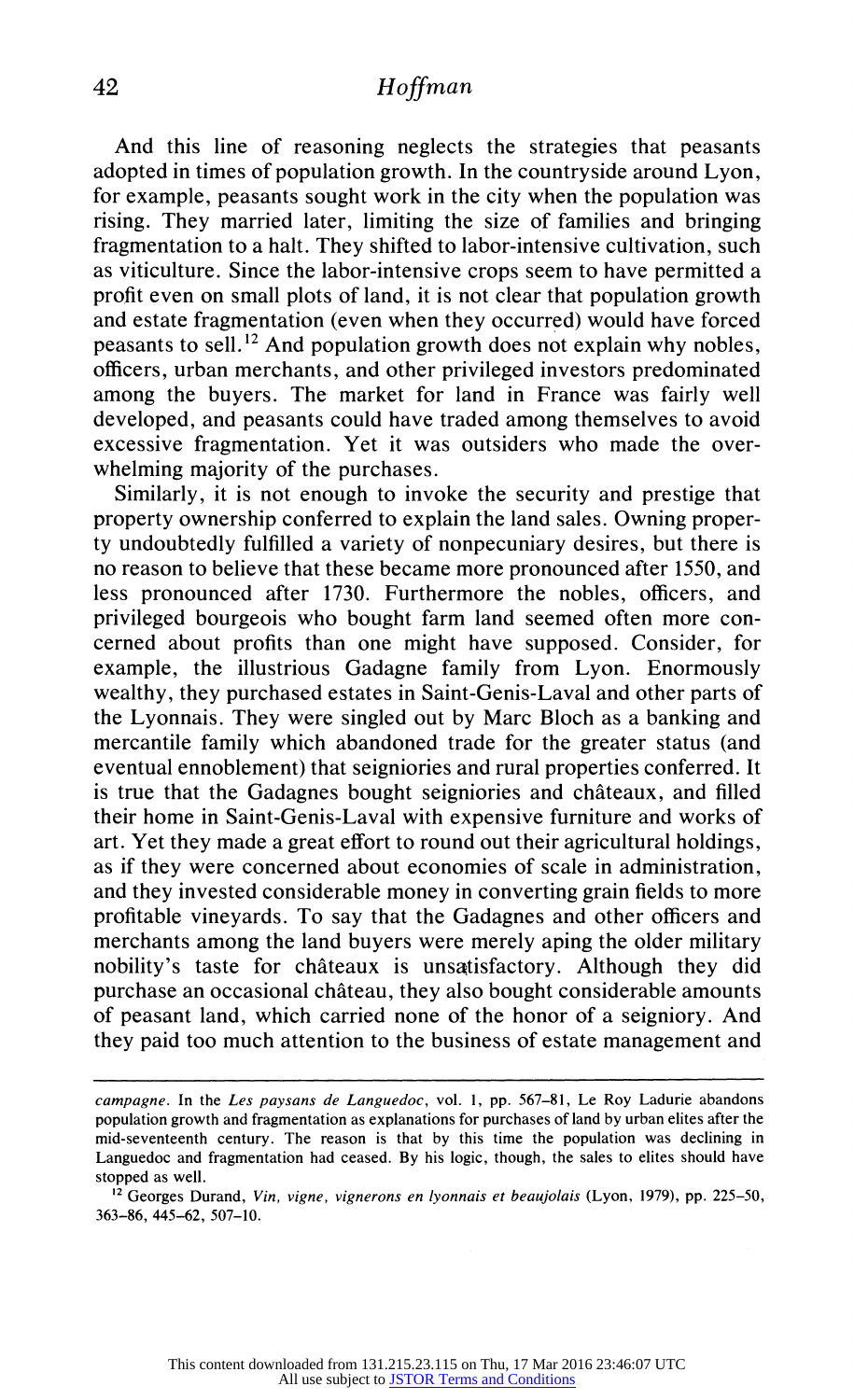felt too much disdain for the profligacy of military nobles for the charge to ring true. $13$ to ring true.13

A far better explanation for the land sales—one that fits both the chronology and the identity of the land buyers—is the French tax system. The connection between the land sales and taxation is simple. While peasant farms bore the brunt of increasingly heavy taxes during much of the period from 1550 to the early 1700s, the nobles and privileged urbanites who spent money on land generally evaded most of the taxes on their rural holdings. The peasant had to pay the taille, which combined features of a land tax and a levy on agricultural income. If he sold his produce in a urban market he might also have to pay excise taxes known as aides. In most parts of France, however, a noble or privileged urbanite did not have to pay the taille, and if he did pay it he usually escaped at a lower rate. Moreover, he could often sell wine and produce from his lands in the city where he lived without paying a full share of the *aides*.<sup>14</sup>

 Near Lyon, for example, if an urban merchant purchased a vineyard from a peasant, the vineyard would in effect be withdrawn from the taille rolls of the peasant's village. The merchant would in theory pay a tax on this property as part of Lyon's own levy on real property, but his assessment would be far less than the portion of the taille the peasant had originally paid. Furthermore the merchant could bring wine from his own vineyard into Lyon without paying the *aides*. Although the wine he imported was ostensibly for his personal use, he could easily sell it. As the intendant of Lyon complained in 1687, nearly every bourgeois landowner in Lyon took advantage of his exemption from the *aides* to turn a profit selling wine from his estate.<sup>15</sup>

 Elsewhere in France, privileged city dwellers, officeholders, and nobles generally enjoyed similar exemptions, despite efforts made in the

<sup>13</sup> Bloch, French Rural History, p. 124; Joseph Cartellier, Essai historique sur Saint-Genis-Laval avant la Révolution (Lyon, 1927; reprint, Saint-Genis-Laval, 1980); Archives départementales du Rh6ne, 3 BP 1886 (May 12, 1595), 3869, 3872, fols. 92-98, 163. This assessment of the Gadagnes and their ilk draws upon Huppert, Les Bourgeois Gentilshommes, pp. 24-50, 115-19, 141-44; Chevalier, Les bonnes villes, pp. 129-49; and Jonathan Dewald, The Formation of a Provincial Nobility (Princeton, 1980). One could argue that the tightening of the market for government offices pushed members of the privileged elite to buy land, but the cost of offices did not rise until the end of the sixteenth century, well after land sales began. Nor do office prices explain the end of the land sales in 1730. Similarly, the fluctuations in the value of other investments, such as rentes, do not appear to explain the sales, and it would be difficult to argue that the security of land, albeit considerable, suddenly increased after 1550 and thereby attracted money into the countryside.

 $14$  In areas of *taille réelle*, where tax exemptions were tied not to persons but to pieces of land, privileged persons would (at least in theory) have paid the *taille* on land purchased from commoners. In practice, though, they too often escaped with low tax assessments.

<sup>15</sup> Gascon, Grand commerce, vol. 2, pp. 862–66; Durand, Vin, pp. 481–84; Marcel Marion, Les impôts directs sous l'ancien régime principalement au XVIIIe siècle (Paris, 1910), pp. 187-88. See also Wolfe, Fiscal System, pp. 312, 325-27.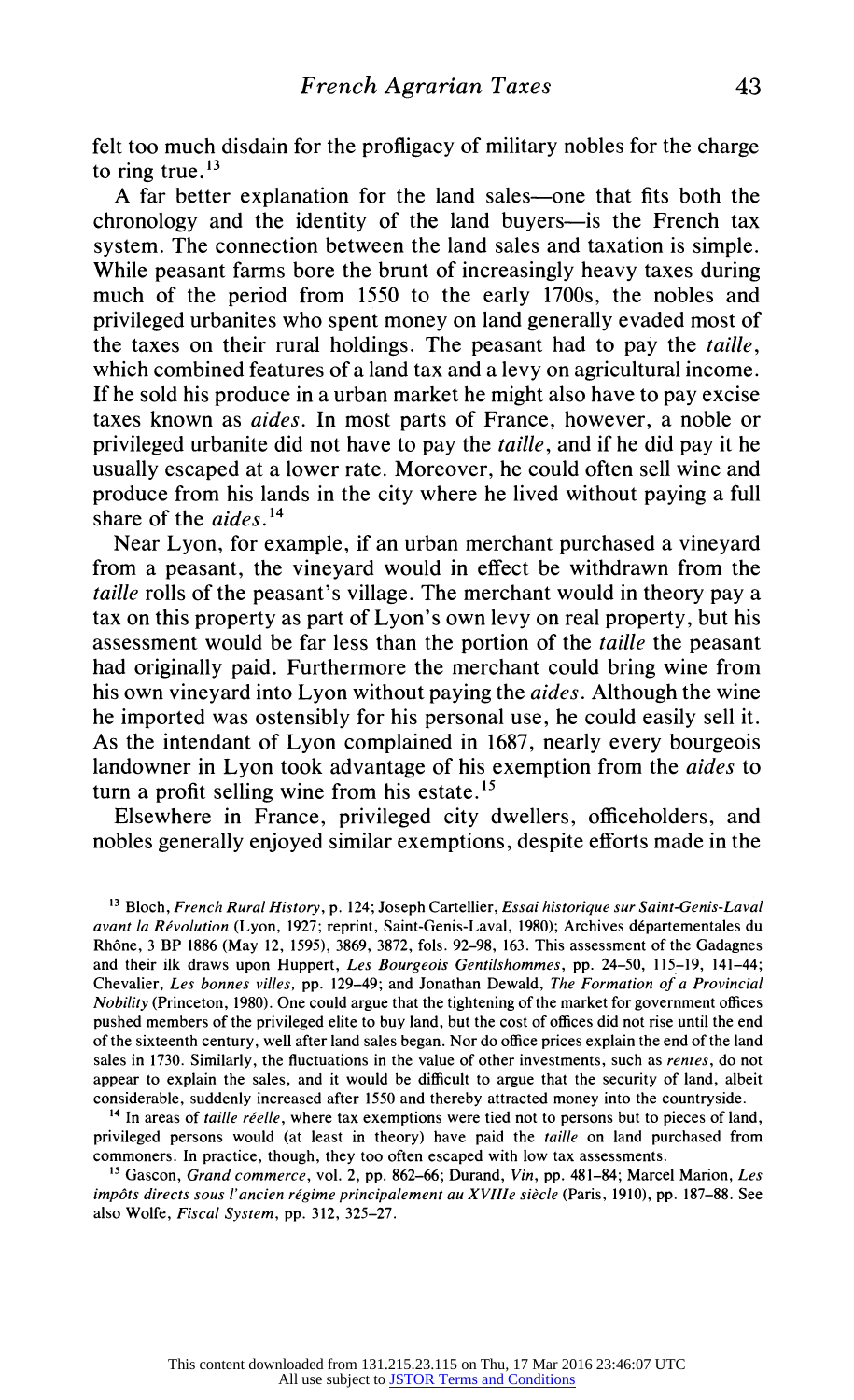seventeenth century (particularly by Colbert) to reform the *aides* and to make the privileged pay the *taille* on their rural holdings. <sup>16</sup> The *taille* in theory would fall upon any tenants who leased land from tax-exempt owners, but the exempt were often able to spare their tenants from taxes. In seventeenth-century Normandy, for instance, a noble or a tax exempt officer could work one of his farms and all of his meadows without paying the *taille*. Although he was supposed to hire wage labor to do the farming, he could rent the land out and claim that the tenants were domestics. On his other farms his tenants might have to pay the taille, but they almost always did so at a lower rate, usually because the privileged landowner had managed to reduce their assessment. In 1645 in the Norman community of Saint-Ouen-de-Breuil, for example, tenant farmers (many of whom rented from the tax-exempt owners, holding 75 percent of the land) paid only 35 percent of the taille per acre that peasant owners did. The same held true in many other regions of France: tenants of privileged landlords might appear on some taille rolls, but they generally paid at a lower rate if they paid at all. As the military engineer and tax reformer Vauban remarked in 1707, tenants of the privileged were assessed "in name only." Even in many areas of taille réelle, where exemptions from the *taille* were attached to particu lar pieces of land and not to individuals, members of the elite managed to reduce their tax burden by manipulating the assessment figures in the communal cadastres.<sup>17</sup>

<sup>16</sup> Edmond Esmonin, *La taille en Normandie au temps de Colbert (1661-1683)* (Paris, 1913), pp. 225-28, 250-56, 271-72; Wolfe, Fiscal System, pp. 310-15; Roland Mousnier, La venalite des offices sous Henri IV et Louis XIII (Rouen, 1945), pp. 352-56; idem, The Institutions of France under the Absolute Monarchy: 1598–1789, trans. by Arthur Goldhammer and Brian Pearce, 2 vols. (Chicago, 1979-84), vol. 1, pp. 125, 172-73; vol. 2, p. 58; Richard Bonney, Political Change in France under Richelieu and Mazarin (Oxford, 1978), pp. 272-73; Jean-Jules Clamagéran, Histoire de l'impôt en France depuis l'époque romaine jusqu'à 1774, 3 vols. (Paris, 1867-1876; reimpression, Geneva, 1980), vol. 2, pp. 357-59, 619-20; Marion, Les impôts, pp. 9-11.

<sup>17</sup> Esmonin, *La taille*, pp. 151, 160, 225–28, 250–56, 364–68; Mousnier, *Vénalité*, pp. 412–15; idem, Institutions, vol. 1, pp. 172-73; vol. 2, pp. 58, 433-35; Bonney, Political Change, p. 448; Pierre Deyon, "A propos des rapports entre la noblesse frangaise et la monarchie absolue pendant la première moitié du XVIIe siècle," Revue historique, 231 (1964), pp. 342-43, 354-55; [Sébastien le Prestre de] Vauban, Projet d'une dixme royale: Suivi de deux écrits financiers, ed. E. Coornaert (Paris, 1933), pp. 27-28, 36-37; Bernard Bonnin, "Un aspect de la société rurale: Les milieux dominants en Dauphiné au XVIIe siècle," in J. P. Gutton, ed., Lyon et l'Europe: Hommes et sociétés: Mélanges d'histoire offerts à Richard Gascon, 2 vols. (Lyon, 1980), vol. 1, pp. 60-61; Clamageran, Histoire de l'imp6t, vol. 2, pp. 357-59, 619-20. For comments made in 1717 that resemble Vauban's, see [François Véron de Forbonnais], Recherches et considerations sur les finances de France depuis 1595 jusqu'en 1721, 6 vols. (Liege, 1758), vol. 6, p. 131. The royal government tried repeatedly to tax the tenants of privileged landowners, but the repetition of edicts suggests that the government's efforts were not tremendously successful, at least until the eighteenth century. Even when tenants of privileged landlords were taxed at the full legal rate in the seventeenth century, their tax (the taille d'exploitation) fell far below the tax paid by peasant proprietors (the taille de propriété). Whether it was this difference in the legal taille rates or simply underassessment of the tenants of privileged landlords, the evidence from Saint-Ouen-de-Breuil reveals a huge gap between the taille levied upon rented land and that levied upon peasant-owned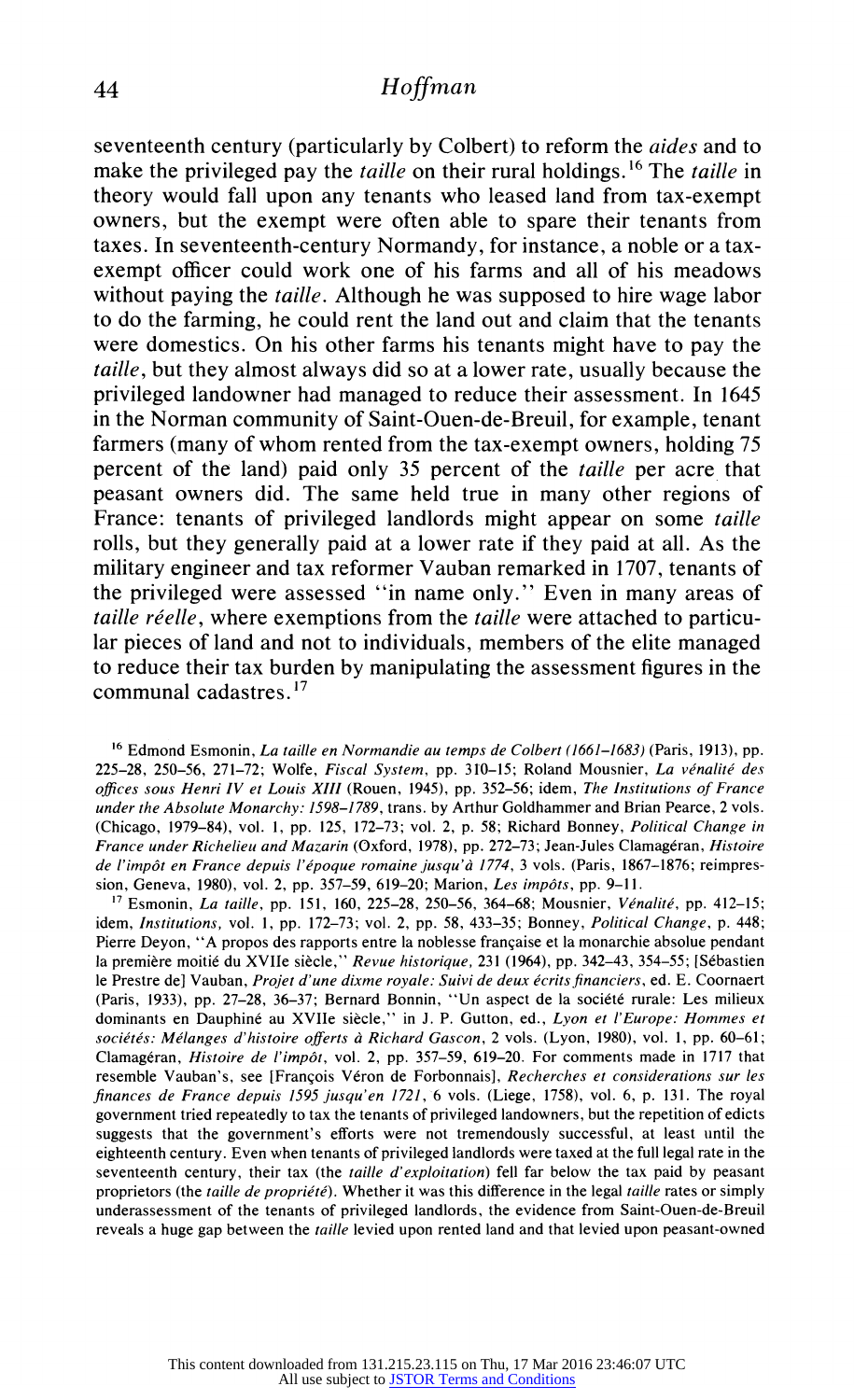The disproportionate tax burden drove peasant owners out of busi ness. Peasant proprietors fell into debt to pay taxes, which began to rise in the last half of the sixteenth century and did not level off until after 1730. In real terms the per capita tax rose nearly sevenfold between the 1560s and the 1730s; the tax burden increased from roughly 0.4 bushels of wheat per person in the 1560s to 2.6 bushels in the 1730s, or from 8 days labor for a Parisian construction worker and his family in the 1560s to over 40 days labor by the  $1720s$  (Table 2, columns 4 and 5).<sup>18</sup>

 Crushed by the higher taxes, peasant proprietors sold out to privi leged investors. They in turn were willing to purchase the land (and willing to pay more for it than any peasant) because it allowed them to exploit their tax exemptions. As Vauban remarked in 1707, the exemp tions raised the value of the privileged investors' property relative to land held by tax-paying peasants—which presumably dropped in price every time the taille was raised.

land. A regression of taille assessments from the year 1645 (TAILLE, in livres tournois) on the acres of land each peasant owned  $(OWN)$  and the acres he rented (RENT) yielded the following:

> $TAILLE = 11.80 + 0.57 \text{ OWN} + 0.20 \text{ RENT}$  $R^2 = 0.91$  $n = 78$  $t = 17.44$  $t = 19.65$

 The hypothesis that peasant property in Saint-Ouen-de-Breuil was assessed at less than twice the rate of rental property can be firmly rejected  $(t = 4.01 \text{ with } 75 \text{ degrees of freedom})$ . It is therefore clear that renters in Saint-Ouen-de-Breuil did not pick up the tax for privileged landlords. The source for the individual taille assessments, acres rented, and acres owned in Saint-Ouen-de-Breuil comes from an unusually complete 1645 taille roll in Archives dept. de la Seine-Maritime, C 2108 (1645). I thank James Collins for furnishing me a copy and for the information that 75 percent of the land was in the hands of the exempt.

<sup>18</sup> Rough estimates suggest that taxes also increased as a fraction of agricultural output: Michel Morineau, "La conjoncture ou les cernes de la croissance," in Labrousse and Braudel, Histoire économique, vol. 1, pt. 2, p. 980. Peter Mathias and Patrick O'Brien, in "Taxation in Britain and France, 1715-18 10: A Comparison of the Social and Economic Incidence of Taxes Collected for the Central Governments," Journal of European Economic History, 5 (1976), pp. 601-50, arrive at similar figures for the wheat equivalent of per capita taxes in the eighteenth century. The labor equivalent of the tax burden was derived using figures in Micheline Baulant, "Les salaires des ouvriers du bâtiment à Paris de 1400 à 1726," Annales, 26 (1971), pp. 463-83. The calculation assumes that the Parisian worker is the sole support for a family of four. The 40 days he spends working for the fisc amounts to approximately 16 percent of the labor year. See also Charles Tilly, As Sociology Meets History (New York, 1981), p. 203. It should be pointed out that the central government's tax receipts, which form the basis of Table 2, actually understate the weight of royal taxation in the provinces, for they ignore collection costs and omit tax revenues that were spent directly in the provinces without being remitted to Paris. On this and related matters, see Van Doren, "War Taxation," p. 70; William Beik, "Etat et société en France au XVIIe siècle: La taille en Languedoc et la question de la redistribution sociale," Annales, 39 (1984), pp. 1270-98; and James B. Collins, "Sur l'histoire fiscale du XVIIe siecle: Les impots en Champagne entre 1595 et 1635," Annales, 34 (1979), pp. 325-47. Still, despite the problems with the central government's tax figures, the few long-term series of local tax receipts that we have do sketch the same chronology for the rise in real taxes: see, for example, Le Roy Ladurie, Paysans de Languedoc, vol. 2, p. 1026, and Beik, "Etat," pp. 1281-83. One might wonder whether Table 2, which includes all tax levies, might misrepresent the size of the *taille* and the *aides*, the taxes of greatest interest to us. The answer is no. Although the per capita taille apparently peaked in the 1670s (separate taille and *aides* figures are not available for all years), *aides* receipts were increasing, and the sum of the two levies probably followed the total tax receipts curve fairly closely.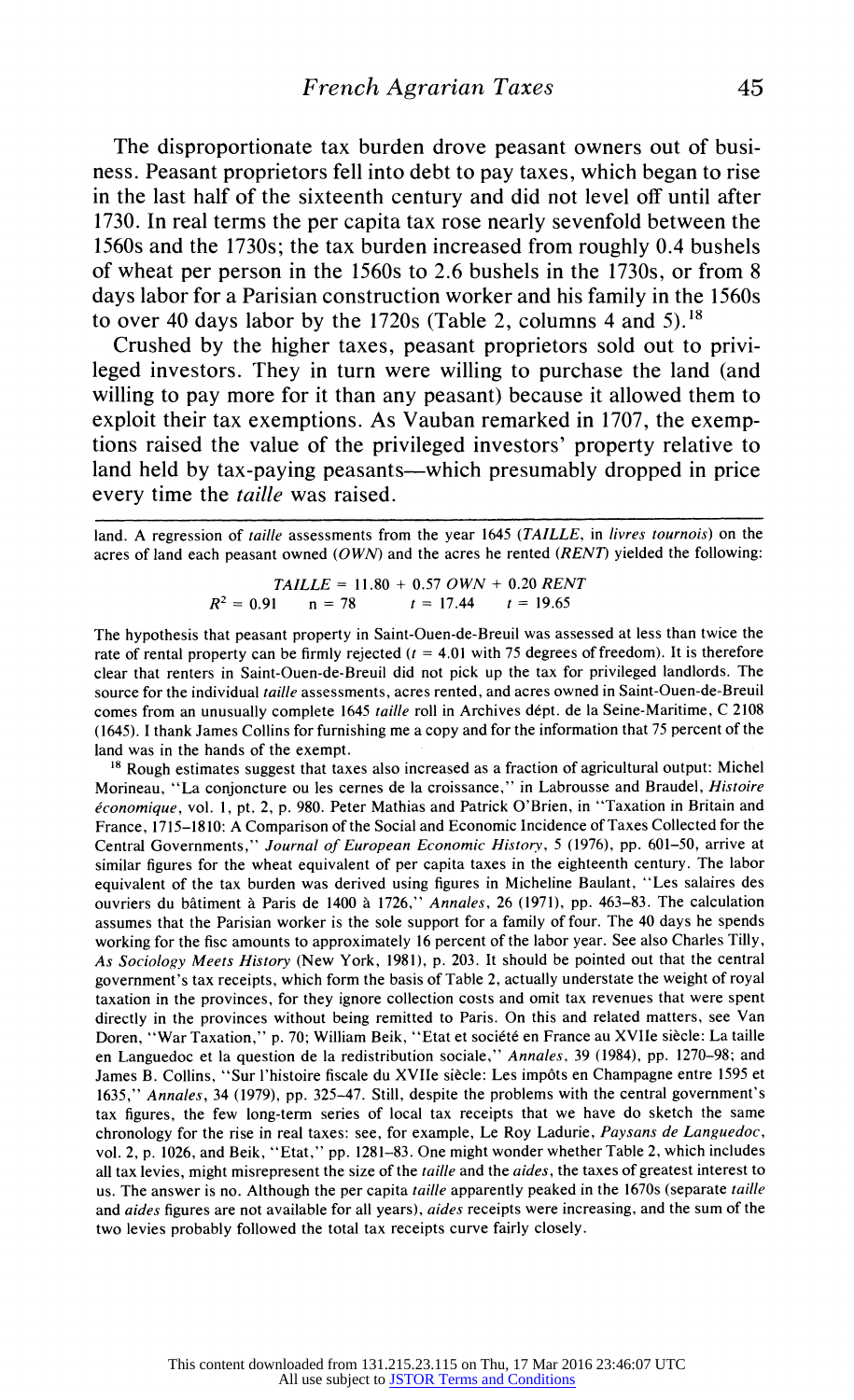|         | Average<br>Annual<br>Taxes <sup>1</sup> | Average<br>Annual<br>Per<br>Capita<br>Taxes <sup>2</sup> | Grain                   | Index of Real<br>Per Capita |
|---------|-----------------------------------------|----------------------------------------------------------|-------------------------|-----------------------------|
| Decade  | (nominal)                               | (nominal)                                                | Equivalent <sup>3</sup> | Taxes <sup>4</sup>          |
| 1560/69 | 10.22                                   | 0.60                                                     | 0.38                    | 100                         |
| 1570/79 | 23.12                                   | 1.36                                                     | 0.67                    | 174                         |
| 1580/89 | 30.39                                   | 1.79                                                     | 0.78                    | 204                         |
| 1590/99 | 24.80                                   | 1.46                                                     | 0.44                    | 114                         |
| 1600/09 | 24.90                                   | 1.44                                                     | 0.65                    | 169                         |
| 1610/19 | 30.37                                   | 1.71                                                     | 0.73                    | 191                         |
| 1620/29 | 43.47                                   | 2.39                                                     | 0.79                    | 207                         |
| 1630/39 | 92.16                                   | 4.91                                                     | 1.59                    | 414                         |
| 1640/49 | 114.64                                  | 5.95                                                     | 1.64                    | 428                         |
| 1650/59 | 126.79                                  | 6.42                                                     | 1.49                    | 388                         |
| 1660/69 | 91.72                                   | 4.49                                                     | 1.23                    | 321                         |
| 1670/79 | 108.95                                  | 5.20                                                     | 1.83                    | 477                         |
| 1680/89 | 119.28                                  | 5.59                                                     | 1.85                    | 482                         |
| 1690/99 | 145.83                                  | 6.78                                                     | 1.66                    | 434                         |
| 1700/09 | 117.99                                  | 5.74                                                     | 1.52                    | 398                         |
| 1710/19 | 130.82                                  | 6.23                                                     | 1.39                    | 362                         |
| 1720/29 | 198.00                                  | 9.21                                                     | 1.95                    | 509                         |
| 1730/39 | 211.00                                  | 9.34                                                     | 2.56                    | 669                         |
| 1740/49 | 223.00                                  | 9.61                                                     | 2.19                    | 572                         |
| 1750/59 | 230.00                                  | 9.80                                                     | 2.25                    | 587                         |
| 1760/69 | 319.00                                  | 12.97                                                    | 2.69                    | 703                         |
| 1770/79 | 362.00                                  | 14.03                                                    | 2.35                    | 612                         |

TABLE 2

<sup>1</sup> Millions of livres tournois, uncorrected for inflation and devaluation.

<sup>2</sup> Livres tournois, uncorrected for inflation and devaluation.

<sup>3</sup> Average annual grain equivalent of per capita taxes (in bushels of wheat).

<sup>4</sup> Constant value *livres*, with 1560/69 = 100. This column represents the numbers of column 4 divided by 0.38, the grain equivalent for 1560/69, and then multiplied by 100.

Source: Unless otherwise noted, figures for total annual tax receipts were taken from Alain Guéry, "Les finances de la monarchie franqaise sous l'ancien regime," Annales, 33 (1978), pp. 216-39, whose chief source is J. R. Mallet, Comptes rendus de l'administration des finances du royaume de France (London and Paris, 1789). As Richard Bonney points out in The King's Debts: Finance and Politics in France, 1589-1661 (Oxford, 1981), pp. 304-6, Guéry fails to include revenue from a source known as the *parties casuelles* in his tax figures for the years 1611–1656. I have corrected Guéry's totals for these years by adding the *parties casuelles* figures given in Mallet. For 1661 and 1672-1681, Guéry gives no tax receipts; I therefore relied upon Mallet for these years. Tax figures for 1716-1717 come from [François Véron de Forbonnais], Recherches et considerations sur les finances de France depuis 1595 jusqu'en 1721, 6 vols. (Liege, 1758), and those for the years after 1717 are taken from Peter Mathias and Patrick O'Brien, "Taxation in Britain and France, 1715- 1810: A Comparison of the Social and Economic Incidence of Taxes Collected for the Central Governments," Journal of European Economic History, 5 (1976), pp. 601-50. On the basis of figures in Emmanuel Le Roy Ladurie, "Les masses profondes: La paysannerie," in F. Braudel and E. Labrousse, eds., Histoire economique et sociale de la France (Paris, 1977), vol. 1, pt. 2, pp. 485, 560-61, 730, and Jacques Dupâquier, La population française au XVIIe et XVIIIe siècles (Paris, 1979), p. 11, I assumed that France had a population of 17 million in 1560 and 17 million in 1600 within contemporary frontiers. Population figures after 1600 were taken from Dupâquier, pp. 11- 12, 34-37, 81; to correct them for the size of contemporary frontiers, I used figures on the area of France given in Roland Mousnier, The Institutions of France Under the Absolute Monarchy, 1589- 1789, trans. Arthur Goldhammer and Brian Pearce, 2 vols. (Chicago, 1979-1984), vol. 1, pp. 682- 86. The grain equivalent of per capita taxes and the index of real per capita taxes were calculated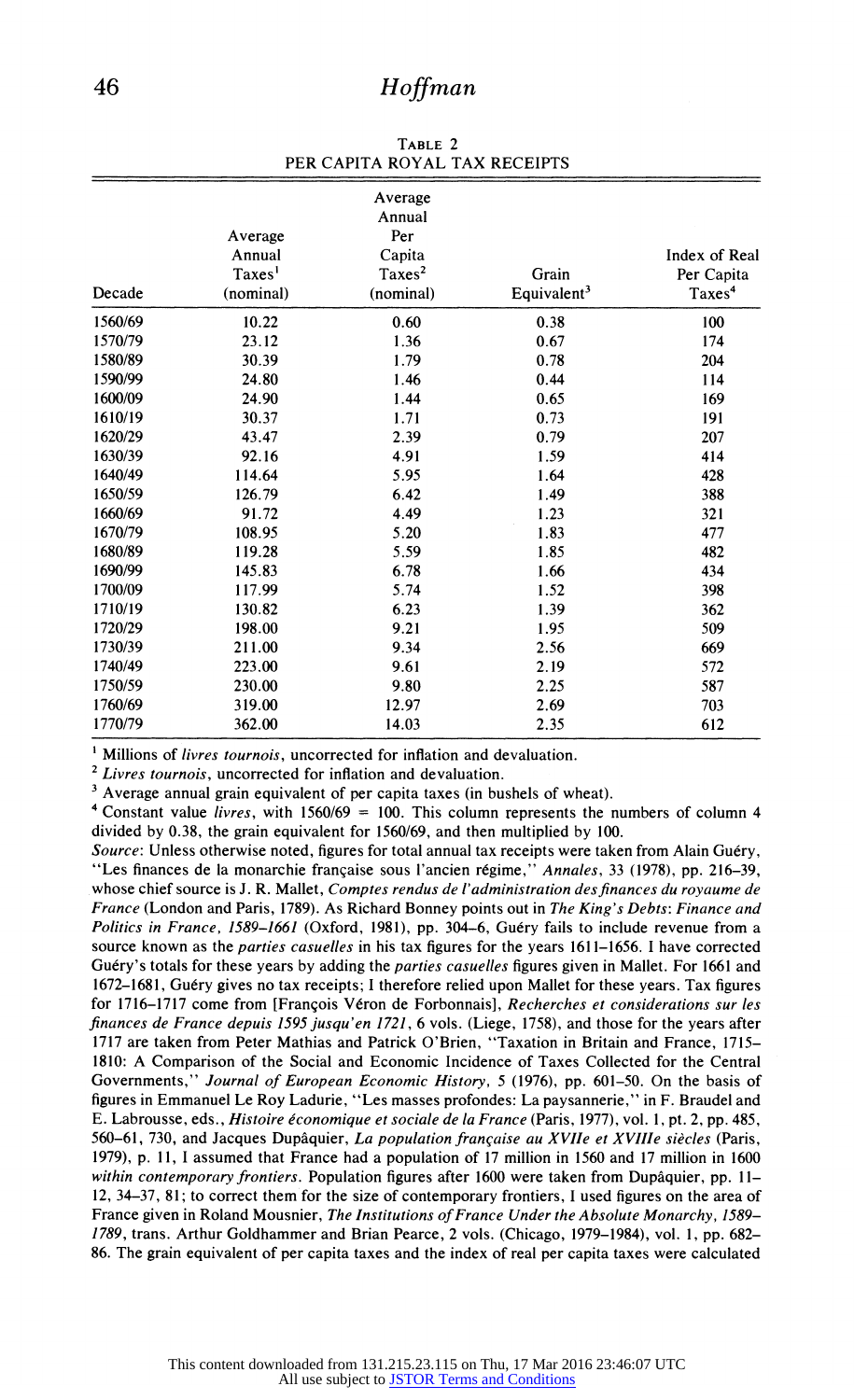The exemptions were large enough to affect land prices appreciably. As early as the fifteenth century the annual exemptions from the *aides*  enjoyed by a typical magistrate of the Parlement of Paris might be worth a quarter of his yearly salary, and they would have been worth more under the higher taxes of the sixteenth and seventeenth centuries.<sup>19</sup> The tax exemptions, further, could account for the land sales even if a privileged buyer was concerned only about his social status: a tax exemption would make a prestigious estate less costly to operate.

 A bit of economics will explain why the land sales finally came to a halt. In the long run one would expect a peasant to pay for land an amount equal to the net revenue it brought in. For a given piece of land he would pay the discounted value of the net pre-tax revenue he received from the land, minus the taxes he had to pay. The same would hold for a privileged landlord, but he would face different costs and much smaller taxes, if indeed he paid taxes at all. As an absentee, the privileged landlord bore the additional cost of overseeing the land and its tenants-disposing of crops from afar, supervising laborers, and ensuring that tenants paid their rent and did not abuse buildings, trees, or animals. The costs of supervision, which an owner-occupier such as a peasant did not have to pay, were of great concern to contemporaries, and they could loom large enough to make a distant plot of land worthless for an absentee owner.<sup>20</sup>

 As long as the supervisory costs were low a privileged investor would pay more for a piece of land than a peasant because of his lower taxes,

<sup>19</sup> Vauban, Projet, pp. 27-28; Françoise Autrand, Naissance d'un grand corps de l'état: Les gens du Parlement de Paris, 1345-1454 (Paris, 1981), pp. 210-43, 351. For additional contemporary perceptions of the effect exemptions had on land values, see de Forbonnais, Recherches, vol. 6, p. 131. In Saint-Genis-Laval in the early eighteenth century, taille exemptions held by three officials from Lyon (none of them owners of huge estates) cost the community 700 livres annually, a considerable sum: Archives dépt. du Rhône, 1 C 51, "Etat du nombre des privilégiés." An arrêt from 1734 in the same bundle of documents reveals that an attempt in 1705 to limit tax exemptions to contiguous pieces of property caused privileged landlords to consolidate their holdings-further evidence of the effect tax exemptions had.

<sup>20</sup> On costs of supervision, see Olivier de Serres, Le théâtre de l'agriculture (Paris, 1600), pp. 45-54; Dewald, Formation, pp. 183-201. It would be relatively easy to change this simple model to include risk aversion, subsistence farming by peasants, or the nonpecuniary benefits that landownership conferred.

#### Table 2, Sources (continued):

 using as a deflator a nine-year moving average of wheat prices in Paris, derived from Micheline Baulant, "Les prix des grains a Paris de 1431 a 1788," Annales, 23 (1968), pp. 520-40.

 Note: Extrapolation was used to fill in population figures for each of the years after 1560. For any given decade, the figures in columns 2 through 5 represent averages for the years in the decade in question. Tax figures are available in the sixteenth century only for the years 1567, 1574, 1576- 1577, 1581-1582, 1586, 1588, 1596-1597, and they are missing for 1657-1660 in the seventeenth century. In the eighteenth century, figures are given for the following years only: 1700-1703, 1705- 1715, 1725, 1730, 1734, 1740, 1742, 1751, 1756, 1763, 1768, and 1775 (actually an average for 1773- 1776). For the difficulties of finding figures for French taxes in the eighteenth century, see Mathias and O'Brien, "Taxation," pp. 601-50. For an important word of caution about all these figures, see William Beik, "Etat et societé en France au XVIIe siècle: La taille en Languedoc et la question de la redistribution sociale," Annales, 39 (1984), pp. 1270-98.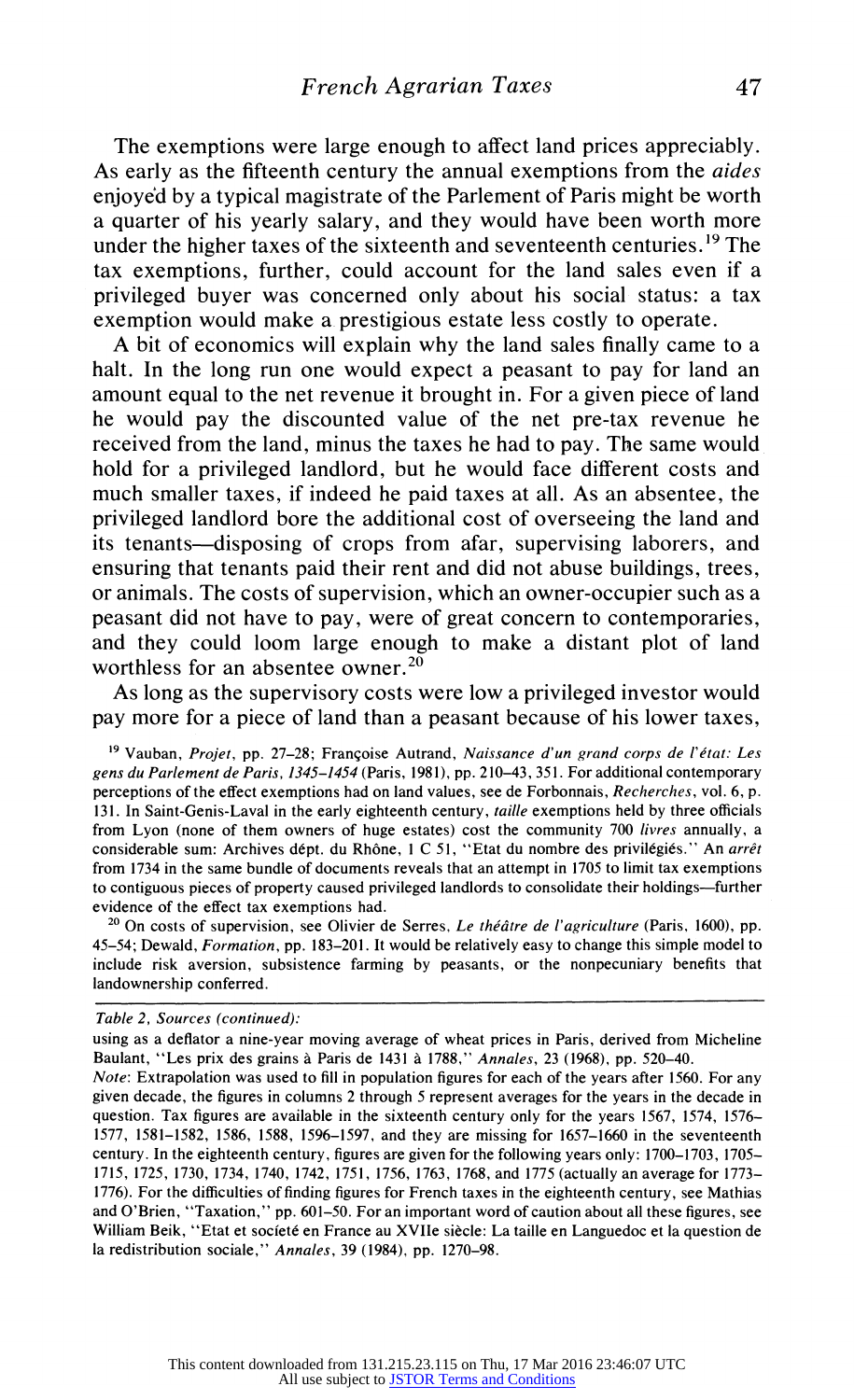and as a result the privileged would buy up all land for which supervision cost little. His purchases would stop once the costs of administering distant estates outweighed the advantages of a tax exemp tion. Since the supervisory costs would increase with distance, privi leged landlords would tend to buy land lying within a certain number of miles of their homes; at greater distances they would tend to have no holdings. If the privileged landlords all lived within a city-a reasonable assumption-then their holdings would therefore tend to cluster, all other things being equal, near the city's walls. This is precisely what happened in the vicinity of Lyon and Paris.<sup>21</sup>

 Given the structure of exemptions, the taxes peasants faced were bound to increase more than the taxes levied on the privileged, and each tax increase would therefore encourage the privileged to buy more land, until the costs of administering distant estates once again balanced the tax exemptions. The process would come to a halt only when taxes ceased to grow, or when the government limited exemptions. In real terms, per capita taxes dropped temporarily after 1690, and after reaching a peak again in the 1730s they leveled off until late in the eighteenth century (Table 2, column  $5$ ).<sup>22</sup> A campaign against tax exemptions enjoyed by privileged landlords and their tenants also contributed to halting the land sales. Colbert had taken steps against the exemptions but without effect. It was not until the end of the seven teenth century and the early decades of the 1700s that intendants, now able to raise flagrantly low tax assessments in individual villages, began to crack down in earnest on privileged landlords and their tenants. In Saint-Genis-Laval and surrounding communities in the Lyonnais, for example, the intendant began as early as 1687 to take steps against privileged landowners (in this region, chiefly bourgeois from Lyon), and in 1734 the royal government sharply restricted their rights to claim tax exemptions for rural holdings. Previous legislation had attempted the same thing, but this time the law was enforced. By the 1730s numerous bourgeois in the Lyonnais found their property listed on the *taille* rolls, and their tenants paid the taille on the same footing with peasant owners. Intendants in other parts of France launched a similar campaign against nobles, officers, and other privileged persons. The effectiveness of this campaign prevented the land sales from resuming when taxes finally rose again late in the eighteenth century.<sup>23</sup>

<sup>23</sup> For tax reform and the campaign against exemptions, see Marion, Les impôts, pp. 6–11, 127, 129, 131, 187-88, 190-94; Deyon, "Rapports," pp. 354-55; Bonney, Political Change, pp. 424-25, 433, 437-38; Mousnier, Institutions, vol. 1, p. 172, vol. 2, pp. 433-35; Clamagéran, Histoire de

<sup>&</sup>lt;sup>21</sup> Gascon, Grand commerce, vol. 2, pp. 817, 848-51. In Jacquart's study, the one community where the peasants retained their land was far from Paris and from the other cities where privileged landlords usually resided (Jacquart, Ile-de-France, p. 724).

 <sup>22</sup> Mathias and O'Brien, "Taxation," pp. 608-11, reach similar conclusions about the trend of per capita real taxes in the eighteenth century. The leveling off of taxes also helped quell endemic tax revolts.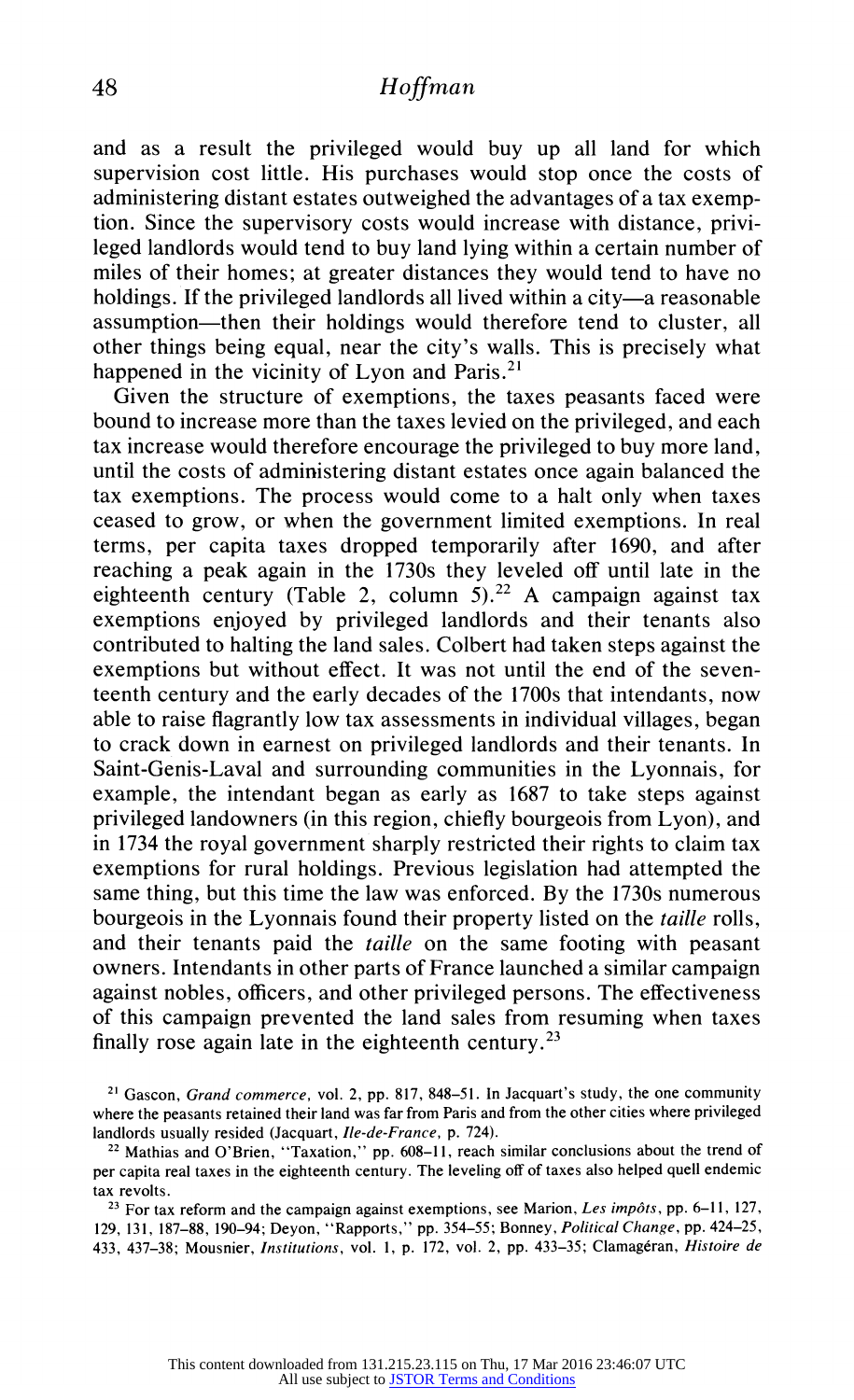Taxes (and tax inequities) increased considerably in the middle of the sixteenth century, at just the time that the money began to flow into land. There was not much relief until the early eighteenth century. Furthermore, the transfer of peasant land peaked during the periods of the greatest tax increases—during the Thirty Years War, for example when the gap widened between what the privileged would pay for land and what peasants would accept. One can explain the apparently premature transfers of land near Lyon and Paris: the tax exemption for rural property owned by the bourgeois of Lyon dated back to 1462, and the magistrates of the Parlement of Paris won their exemption from the *aides* as early as the fifteenth century.<sup>24</sup>

 This is not to say that the inequities of the tax system were the only cause. There is for instance an anomaly in the countryside about Toulouse. Here population increase might have played a role, and elsewhere agricultural crises might have been a contributing factor, alongside the tax increases. There may also be some merit to Bloch's assertion that the peasants sold their land because they lacked cash (unlike the nobles, officers, and other privileged buyers). According to Bloch, rising royal taxes forced peasants to come up with hard currency to pay their taxes. Without any reasonable source of credit the peasants simply had to sell their fields. Bloch's argument assumes, of course, that credit markets were imperfect. Most historians would probably agree, although the assumption certainly deserves further investigation. The risks of agricultural lending were high. It is not enough merely to cite evidence of high interest rates in order to conclude that moneylend ers were monopolistic usurers or that credit markets had failed. In Saint-Genis-Laval, for example, where many peasants themselves engaged in money lending, the market for loans was fairly competitive,

I'imp6t, vol. 2, pp. 357-59, 619-20, vol. 3, p. 41. Marion contains examples from regions other than the Lyonnais where intendants used *taxes d'office* and other techniques to attack exemptions in the late seventeenth and early eighteenth centuries. In the Lyonnais, a royal arrêt of 1734 concerning the bourgeois of Lyon restricted their taille exemption to one contiguous piece of property of less than 10 hectares, including woodlands and vineyards. This represented a far more serious limit than did seventeenth-century legislation, which did not cover woods and vines and which granted bourgeois of Lyon exemptions covering a far more liberal 45-60 hectares. Nobles and officers enjoyed even more liberal privileges under seventeenth-century law. Archives dépt. de Rhône, 1 C 51, contains the  $arr \hat{e}t$  of 1734 plus evidence that it was being enforced and that tenants were being taxed equitably. See also Archives dept. du Rh6ne, 3 C 96 (1756, 1759), where bourgeois from Lyon claim only the limited protection of the 1734 arrêt. The shift to indirect taxes late in the seventeenth century and the new taxes imposed in the eighteenth century (especially the *vingtième*) further restricted exemptions, for, whatever their failings, these indirect taxes and the *vingtième* were less riddled with loopholes than the taille. Taille rolls from Normandy also suggest that by the eighteenth century, tenants of privileged landlords no longer evaded the taille; see, for example, Archives dept. de la Seine Maritime, C 2108, Nossonville (1727).

<sup>&</sup>lt;sup>24</sup> For an example of land purchases when taxes were high, see Deyon, Amiens, pp. 332–38. For Lyon and Paris, see Gascon, Grand commerce, vol. 2, pp. 862-67, and Autrand, Naissance, pp. 210-43.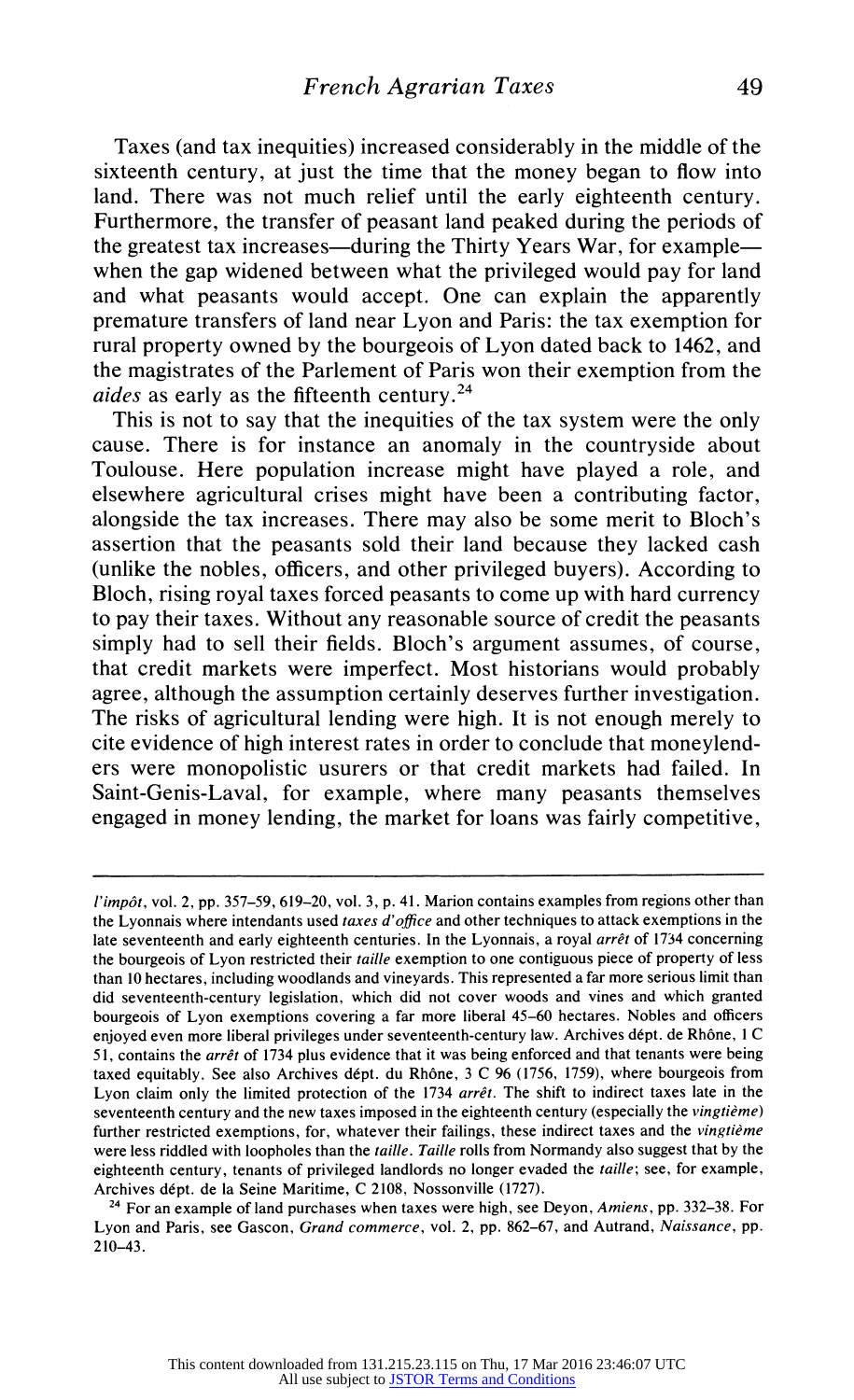and it is therefore difficult to trace the loss of peasant land in Saint- Genis back to failures of credit markets.<sup>25</sup>

 In the few areas of France where the privileged could not readily exploit tax exemptions, the transfer of peasant land into their hands should be insignificant. Lower Provence is one such area. Cheating on taille assessments was uncommon there, and the peasants did not usually sell their land.<sup>26</sup> There is more dramatic evidence of this sort in Venissieux, a village south of Lyon, across the Rhone River from Saint- Genis-Laval. Although Vénissieux was no further from Lyon than Saint-Genis, the privileged investors from Lyon behaved differently in Venissieux than in Saint-Genis, where they had been acquiring property throughout the sixteenth and seventeenth centuries (see Table 1). The only way to explain the contrast between the two communities is to invoke differences between the local tax systems. Venissieux lay just over the border of Dauphiné, and in Dauphiné tax exemptions worked differently, at least for absentee landlords from Lyon. Although tax exemptions for the privileged existed in Dauphiné (exemptions there provoked a long legal battle in the sixteenth and seventeenth centuries), the citizens of Lyon did not enjoy firm immunities for the property they owned in the province. In 1545, it is true, the monarchy did exempt residents of Lyon from the *taille* for land they owned in Dauphiné, and like other local urbanites they undoubtedly possessed similar exemp tions earlier in the century as well. But as early as 1543 the residents of villages such as Vénissieux placed landlords from Lyon on the *taille*  rolls for their local holdings. Though the royal exemption undoubtedly kept the villagers from collecting the taxes they had assessed in 1543- 1544, the same was not true later. By the 1550s, in fact, villages in Dauphiné had begun to tax the holdings of non-noble urban landlords. By the 1640s, after a long court battle, they had moved toward a more equitable tax system, which allowed even nobles to be taxed. $27$ 

<sup>25</sup> Le Roy Ladurie "Vraie croissance," pp. 428-29, 594; Frêche, Toulouse, pp. 140, 164, 187-209, 457-89, 504; Bloch, French Rural History, p. 140. The evidence from Saint-Genis-Laval comes from research I am doing in local notarial records from Archives dépt. du Rhône, 3 E. Even with a number of lenders in Saint-Genis-Laval, the problem of default might have introduced imperfections into the credit market. Although this matter of peasant debt occupies a large place in the social history of the period, it is largely irrelevant to my explanation for the land sales. Whether a peasant owner was driven into debt by taxes or not, the higher price offered by the privileged would make him sell his land to them instead of to other peasants.

<sup>26</sup> Baehrel, *Une croissance*, pp. 403-6, 476–77. In areas where the privileged could exploit tax exemptions, the price of land should have remained relatively insensitive to increases in taxes, for when taxes rose, the amount the privileged would pay for land would have declined slightly, if at all. In areas like lower Provence, by contrast, land prices should have dropped considerably whenever taxes increased. The problem with testing this, however, is the nearly insurmountable one of getting a long time series of land prices or rents that controls for land quality and a matching series of local tax figures.

<sup>27</sup> Gascon, Grand commerce, vol. 2, pp. 862–63; Van Doren, "War Taxation," pp. 82–90; Bligny, Histoire du Dauphine', pp. 204-9, 227-49, 257-73.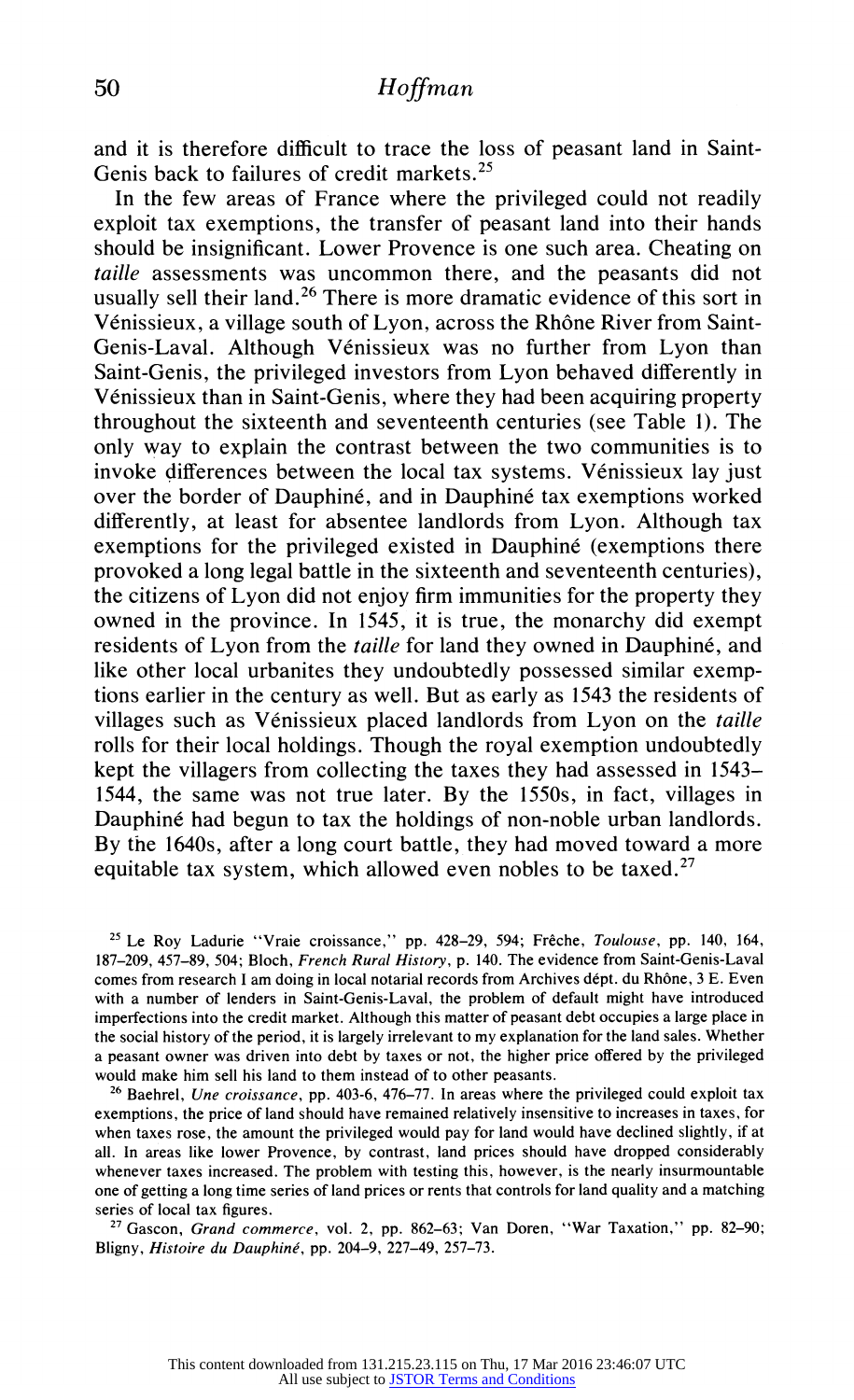The residents of Lyon thus lost their exemption for property in Dauphiné in general and in Vénissieux in particular. This was probably the case by the end of the sixteenth century, and it was certainly so by the 1640s. The loss of this exemption would be expected to affect residents of Lyon who held property in Venissieux. They should have sold their plots once they had to start paying taxes, and the proportion of land held by the Lyonnais should have declined. Other investors nobles, for example—might have continued to invest in Vénissieux, but the Lyonnais should. have given up the ghost.

This is precisely what happened, if one can believe the *taille* figures. According to the taille roles, the absentee landlords from Lyon owned less property in Venissieux in 1661 than in 1543-1544 (Table 3). One hesitates, of course, to translate the *taille* directly into landholdings, for elites could manipulate the assessments. The Lyonnais, however, lacked the political and legal tools to engage in such trickery in Dauphiné (if anything, they were likely to be overassessed), and in any event they were probably less able to influence the *taille* rolls as time went on. In all likelihood, then, the *taille* rolls from Vénissieux probably understate the decline in property ownership by the Lyonnais. By contrast, in Saint-Genis-Laval, just across the river, the Lyonnais were buying up more and more land (Table 1). The explanation is clearly the tax exemption.

 The tax exemptions also shed light on the growing stratification in peasant communities. The sort who rose in the peasant communities were in the first place those who had the skills to farm or to manage estates for the growing number of absentee landlords. They had the assets, reputation, and experience needed to be an absentee landlord's agent, or *fermier*; the relationship they enjoyed with landlords might bring them lower tax assessments as well. If they were literate they might also purchase minor tax-exempt offices. Most important, they usually had a stranglehold over village and seigniorial offices, which allowed them to manipulate tax assessments and other village affairs in their favor. The result was that wealthy peasants—the coqs du village, marchands-laboureurs, or fermiers-receveurs--profited. In particular they usually paid lower taxes. They acquired farm land and rose in the village, while most other peasants lost their property and fell. $^{28}$ 

 $28$  For the stratification of the rural community, see Le Roy Ladurie, Paysans de Languedoc, vol. 1, pp. 261-314; Jacquart, Ile-de-France, pp. 248-53, 450-540; idem, "Immobilisme", p. 261; Bloch, French Rural History, pp. 136-37. For the village elite's ability to gain tax exemptions and manipulate tax assessments (either on their own or via the patronage of absentee landlords), see Esmonin, La taille, pp. 151, 160, 225-28, 364-68; and Bonney, Political Change, pp. 181, 446-49. For the small offices a member of the village elite might buy, see Mousnier, Vénalité, pp. 404–15. In addition to earning a return on their skills and assets, the members of the village elite may have colluded with the tax-exempt and thus have shared some of the advantages of the tax break. For the rest of the peasantry, though, the possibility of splitting the benefits of tax evasion does not seem to have been in the cards politically.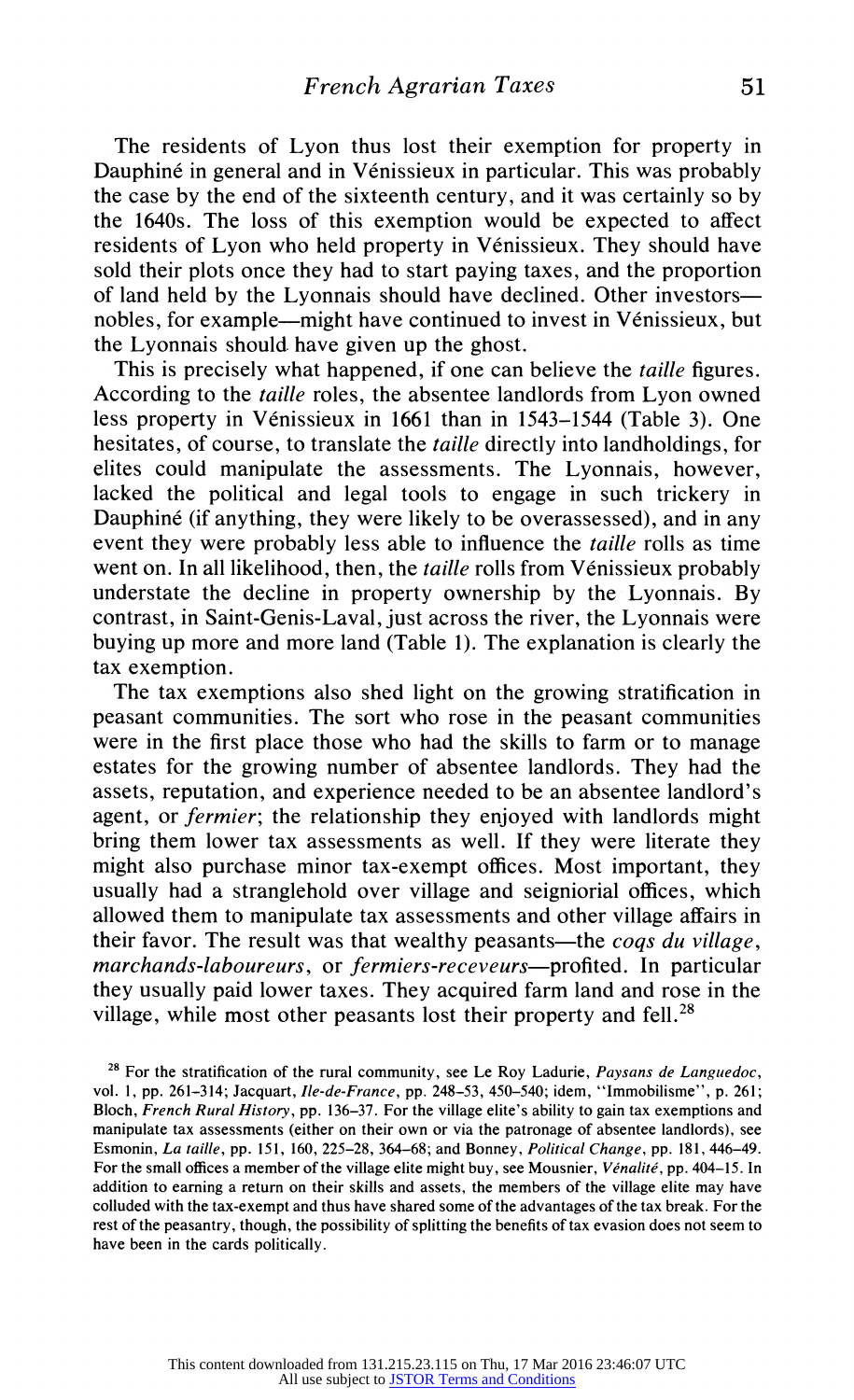| TABLE 3                                                                  |  |
|--------------------------------------------------------------------------|--|
| PERCENT OF THE <i>TAILLE</i> ASSESSED TO RESIDENTS OF LYON IN VÉNISSIEUX |  |

| Date      | Percent |
|-----------|---------|
| 1543-1544 | 37      |
| 1598-1599 | $38*$   |
| 1661      | 10      |

 \* Figure includes percent of taille assessed to residents of Lyon and all other taille-paying absentee landlords. The percent of the taille paid by landlords from Lyon is therefore less (and perhaps considerably less) than the 38 percent figure.

Note: For 1598-1599, three taille rolls were averaged together. For 1661, the area of Feysin was excluded.

Source: Archives dépt. de l'Isère, B 3066, fols. 158-99 (1543-1544); AD Rhône, E supplément, fonds des communes, Venissieux taille rolls (1598-1599, 1661).

 The royal government was concerned about the sale of peasant land, for the sale eroded the government's tax base. In the seventeenth century the monarchy therefore made an effort to limit tax exemptions, and although the king often spoke of these tax reforms as a means of protecting the poor, the desire to increase tax revenues always lay somewhere near the surface. One example of the monarchy's efforts was its investigation of titles of nobility—an investigation undertaken in part to reduce false claims to fiscal exemptions. The crown also struggled against exemptions and low tax assessments for officers, city dwellers, and village elites.<sup>29</sup>

 The crown took direct measures to stem the sale of some peasant land as well. Actually limiting sales by individual peasants was beyond the government's means, although it had been attempted in similar situa tions by governments of small German principalities.<sup>30</sup> Indeed, no one in France appears to have contemplated this alternative, which in any case would have been prohibitively expensive to enforce. But the government did place restrictions on the sale of the property rights belonging to entire villages. Typically, villages in France owned com mons such as meadows, forests, or waste lands, where peasants enjoyed communal rights to graze animals or collect wood; and villages might possess the *vaine pâture*, the collective right to pasture in unenclosed fields. Parish vestries in villages also had plots of cultivated land, which might be leased out to help defray village expenses. Much of this communal property, though, had to be sold to pay mounting expenses during the Wars of Religion, the Fronde, and other crises of the late sixteenth and seventeenth centuries. Throughout France the villages had to rebuild parish churches devastated by warring religious factions, lodge marauding troops or bribe them to stay away, and pay for lawyers and court costs in cases involving higher taxes. Villages had no alternatives to selling their land and their use rights, such as the vaine

<sup>&</sup>lt;sup>29</sup> Esmonin, La taille, pp. 57-58, 201-2, 271-72; Bonney, Political Change, pp. 437-38, 446-49.

<sup>&</sup>lt;sup>30</sup> Friedrich Lütge, Geschichte der deutschen Agrarverfassung (Stuttgart, 1963), pp. 136-37.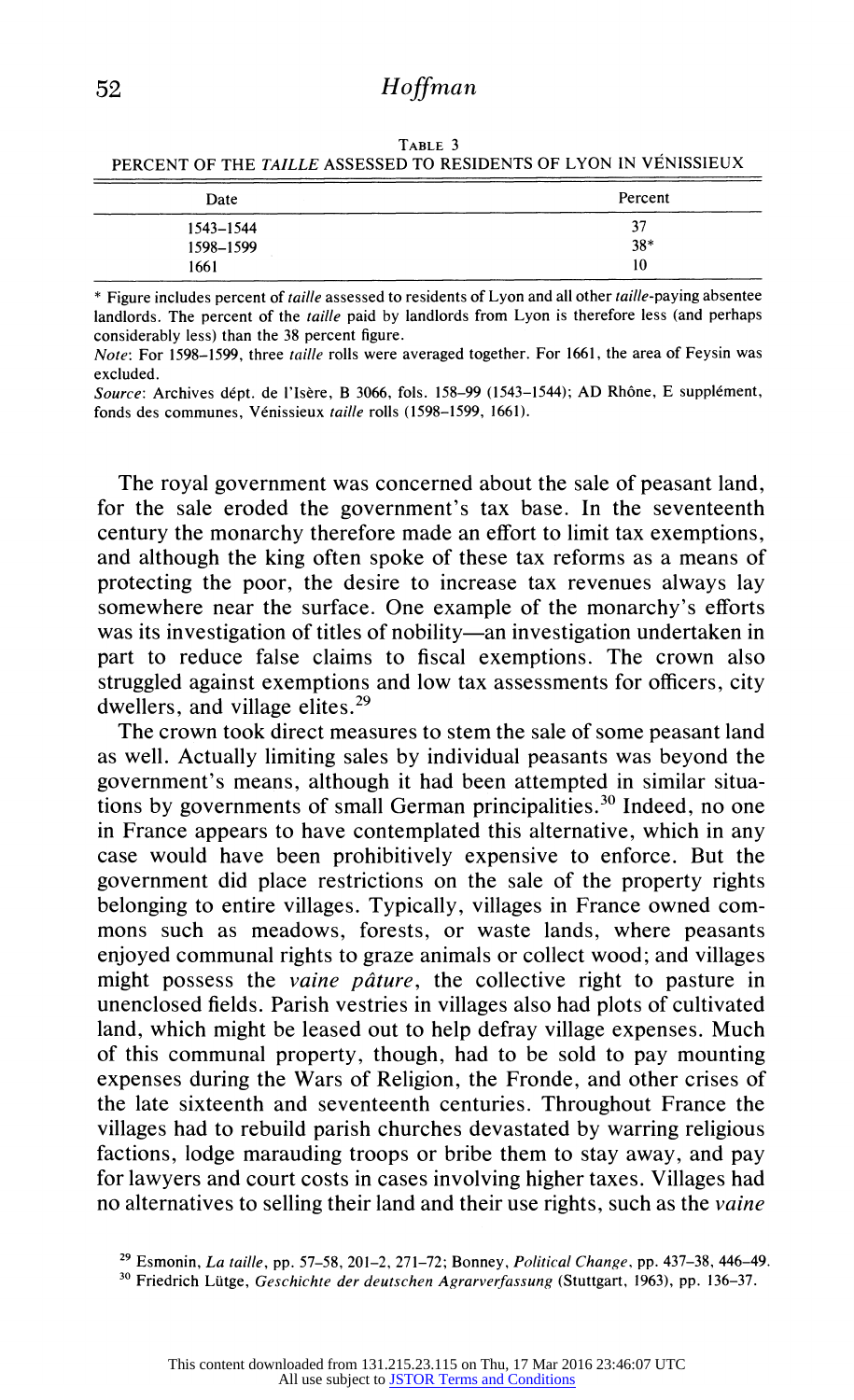pâture. The communal property ended up in the hands of privileged buyers.31

 The peasants who leased vestry land probably paid some taxes, and the commons and use rights figured into the assessments for the taille. Indirectly, then, the peasants paid taxes on communal land. But once this property was in the possession of the exempt, the monarchy lost the tax revenue.

 Under Louis XIV the monarchy forced some of the purchasers of communal property to return what they had bought, and it squeezed a little from other buyers. It also placed the villages in a position of financial tutelage. Henceforth, the royal intendants supervised village finances, limited communal expenditures and repairs, and prohibited the sale or mortgage of communal property. The government's motive was simply to prevent further hemorrhaging of taxable assets. One consequence of the policy was to make the monarchy one of the main guarantors of communal property rights and of communal agriculture in general. Its thirst for taxes had pushed it to support both communal rights and traditional agricultural practices.<sup>32</sup> Communal agriculture in France was not swept away by a wave of enclosures, as it was in England. $33$ 

<sup>31</sup> See, for example, Jacquart, *Ile-de-France*, pp. 220–23; Roupnel, *La ville et campagne;* and Mousnier, Institutions, vol. 1, pp. 555–61. For sales of rights to vaine pâture, see Marc Bloch, "La lutte pour l'individualisme agraire dans la France du XVIIIe siecle," Annales, 2 (1930), p. 339; and Archives nationales, G7 101 (1678). In the late eighteenth century, some 10 percent of the agricultural land belonged to the villages: Guy Ikni, "Sur les biens communaux pendant la Révolution française," Annales historiques de la Révolution française, 54 (1982), pp. 73-74. In addition to the communal land itself, village use rights such as the vaine pâture could extend (in regions such as the northeast) over nearly all a community's arable land.

 $32$  See Mousnier, *Institutions*, vol. 1, pp. 559–61, and Hilton Root, "Crown and Peasantry in Burgundy, 1661-1798" (Ph.D. diss., University of Michigan, 1983), the best local study of the monarchy's takeover of village finances and its effect upon agriculture. A revised version of Root's dissertation is forthcoming from the University of California Press.

<sup>33</sup> For the obstacles to enclosures, see Root, "Crown and Peasantry," and Bloch, "La lutte pour l'individualisme agraire," pp. 329-83, 511-56. The peculiarities of the tax system were not the only reason communal agriculture was slow to disappear in France, and in the last half of the eighteenth century many government officials did push for the passage of enclosure edicts and other measures against communal farming. But enforcement of these measures often ended up in the hands of staunch defenders of communal rights like the intendant of Rouen, De Crosne. In 1780, for example, De Crosne preserved communal rights to a pasture shared by inhabitants of the two communities of Petit-Quevilly and Grand-Quevilly even though the residents of Petit-Quevilly acknowledged that sharing rights between the two villages cut productivity and frustrated plans to improve drainage. De Crosne's reason for his decision was his fear that without these communal rights, a number of families in each community would be unable to "pay their taxes." See Archives nationales, Q1 1381 (Nov. 28, 1780).

 Since communal land was often marginal, one might ask whether preserving communal rights really did depress agricultural productivity seriously. Contemporaries thought so, and it is worth noting that certain communal rights, in particular vaine pâture, reduced every property owner's incentive to adopt new agricultural technologies. Banning sales of such communal rights to private individuals, as the French state did, blocked one simple way to restore the proper incentives (a "Coase theorem" resolution of the externalities), and it saddled most new technologies with insurmountable free-rider problems. The result was fewer enclosures and fewer agricultural improvements in general. This topic will be explored more fully in a book I am preparing on the social and economic history of the French countryside.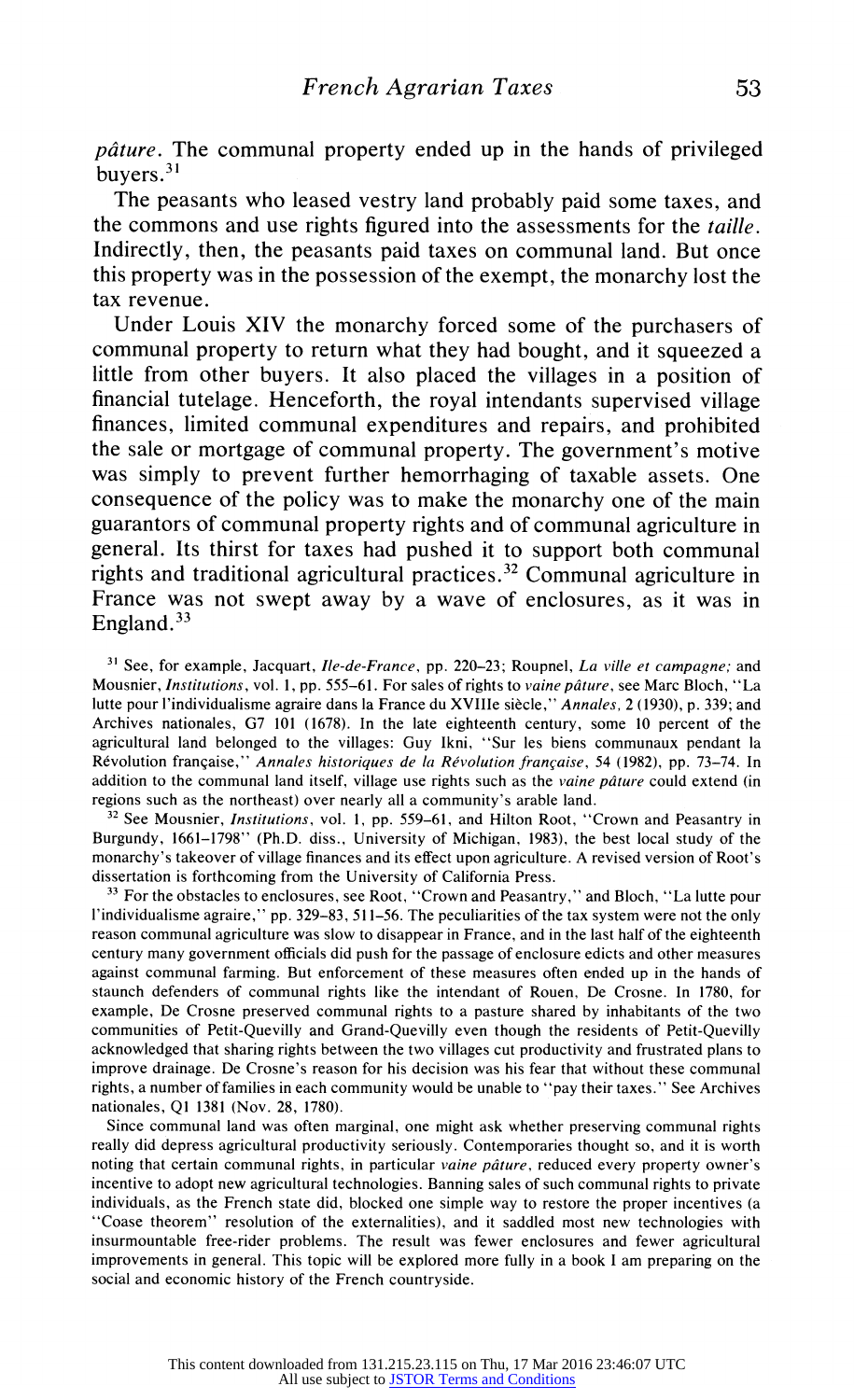These were not the only costs of the tax system. The taxes drew money away from peasants and farmers, and thereby reduced agricul tural development. Why fence a plot of land or drain a fen when the tax collector would simply use the improvement as a reason to boost the taille? As Vauban complained in 1707,

 things are reduced to such a state . . . that a man who could use his own talent and skill in order to ameliorate his life and that of his family prefers to stay as he is without doing anything. A man who could raise several cows or lambs, which could improve his farm or his land, is obliged to do without them, lest he be crushed by the *taille* the following year, as he most certainly would be if he earned a little something and it was seen that his harvest was a bit more abundant than usual.

 To be sure, French taxes on average may not have borne down so heavily as some historians once imagined: if the central government's figures can be believed, per capita taxes were in fact higher in England than in France by the eighteenth century. But French taxes did penalize investment, particularly by peasants who lacked exemptions. The net effect retarded agriculture.<sup>34</sup>

 Equally hurtful were the resources wasted avoiding or manipulating taxes. Some peasants in Normandy, for instance, paid for fictional second residences in cities in order to claim urban tax exemptions; others refrained from erecting new buildings that might increase their assessment. Time and effort were spent on reducing tax assessments, influencing the local  $\acute{e}l\dot{u}$  or bribing the village collector. The tax collectors themselves spent resources in the search for bribes. Contem poraries complained that even village tax collectors devoted "all of their energy, for days and nights without interruption, to the task of seeking out bribes." The result, as one historian has noted, was a "perversion" of entrepreneurial talent, a perversion visible even at the village level. The tax system diverted resources into the task of "redistributing the

<sup>34</sup> Vauban, Projet, p. 28. Mathias and O'Brien show that by the eighteenth century the central government's tax receipts were lower per capita in France than in England, but the central government's figures may understate the size of French fiscal levies. In any case, Mathias and O'Brien acknowledge that French taxes did seriously penalize investment. This was particularly true in agriculture. The French peasant, for example, payed a higher *taille* if he improved his land; by contrast, the eighteenth-century British landowner owed what was in effect a fixed (and in real terms declining) land tax assessment that, as Adam Smith noted, "did not discourage ... improvements, nor keep down the produce of the land below what it would otherwise rise to." Similarly, although the excise on beer in England may have reduced the demand for barley a bit, it was also part of a system of protection that guarded British farmers against foreign competition. The key here, of course, is not per capita taxation, but the incidence of taxes and their effect at the margin, and as Adam Smith noted, French taxes, though apparently lower by the eighteenth century on a per capita basis, were far more oppressive. See Mathias and O'Brien, "Taxation," pp. 614-17, 621-25; Adam Smith, An Inquiry into the Nature and Causes of the Wealth of Nations, ed. Edwin Cannan, 2 vols. in 1 (Chicago, 1976), vol. 2, pp. 352-58, 365, 437-38; C. D. Chandaman, The English Public Revenue, 1660-1688 (Oxford, 1975), pp. 9-76, 188-91; W. R. Ward, The English Land Tax in the Eighteenth Century (Oxford, 1953), pp. 3-7, 20-22, 34-35, 67, 87-88, 93-97.